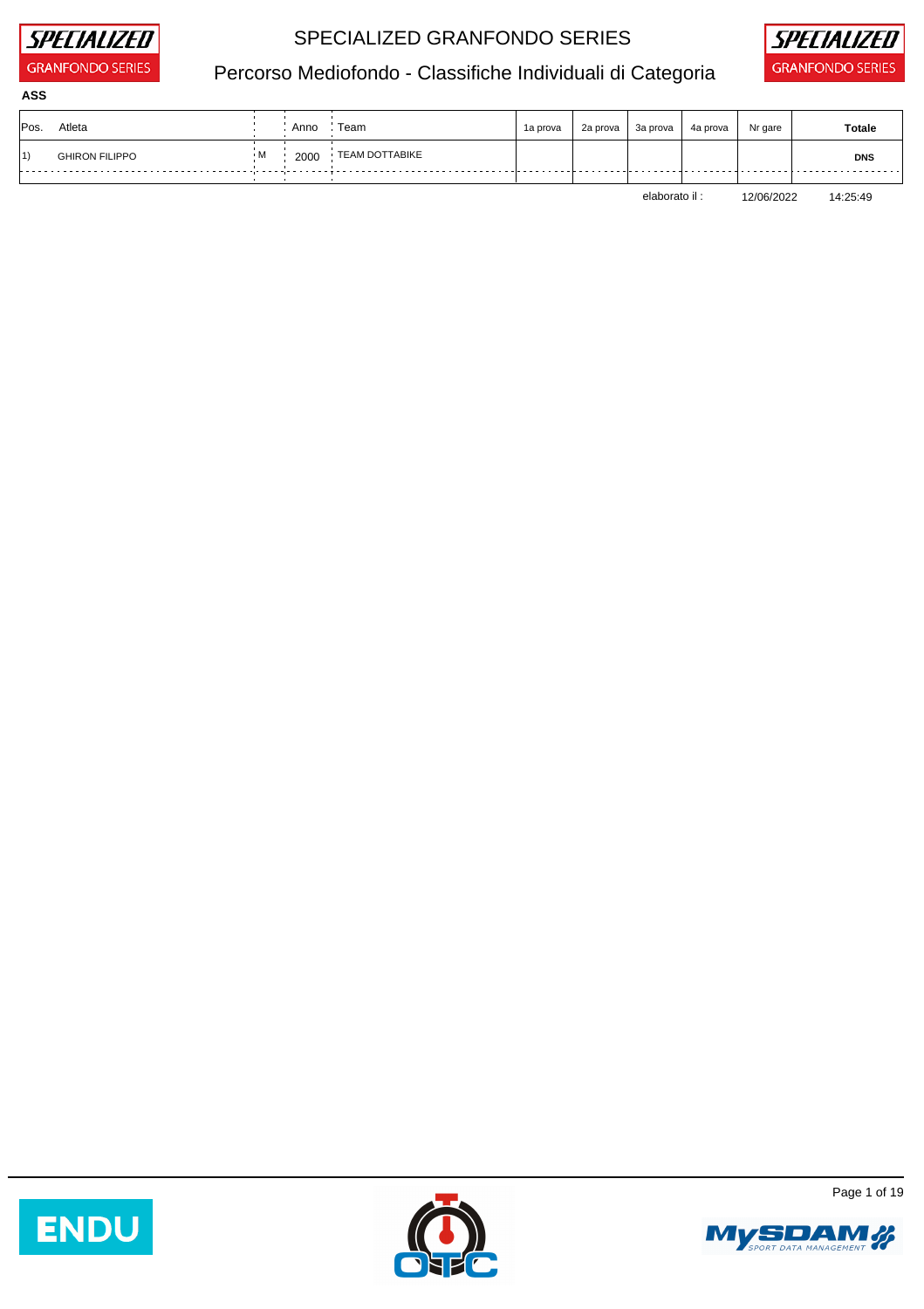

**DA**

### SPECIALIZED GRANFONDO SERIES **SPECIALIZED**



## Percorso Mediofondo - Classifiche Individuali di Categoria **GRANFONDO SERIES**

|              | Pos. Atleta            |           | Anno Team |                                         | 1a prova | 2a prova $ $ | 3a prova | 4a prova | Nr gare        | <b>Totale</b> |
|--------------|------------------------|-----------|-----------|-----------------------------------------|----------|--------------|----------|----------|----------------|---------------|
| 1)           | <b>BUSSONE ROBERTA</b> | ۰F        |           | 1983   RISTOROCYCLES TEAM               | 934      | 914          |          |          | $\overline{2}$ | 1848          |
| 2)           | <b>BARBERO PAOLA</b>   | ÷F        |           | 1987 ROERO SPEED BIKE                   | 684      | 812          |          |          | 2              | 1496          |
| 3)           | <b>CIUFFINI CHIARA</b> | : F       |           | 1985   TEAM CINGOLANI                   | 948      |              |          |          |                | 948           |
| 4)           | AIME LISA              | ÷Ε        |           | 1996 GS PASSATORE                       |          | 938          |          |          |                | 938           |
| 5)           | <b>TALLONE MICHELA</b> | ÷Ε.       |           | 1996 OM.CC SSD ARL                      |          | 853          |          |          |                | 853           |
| 6)           | <b>MERICO CHIARA</b>   | $\cdot$ F |           | 1989 : TEAM DOTTABIKE                   |          | 847          |          |          |                | 847           |
| 7)           | <b>BOURCIER ELISA</b>  | ÷F.       |           | 1983 CICLI DEDONATO ROAD<br>RUNNERS     |          | 631          |          |          | $\overline{2}$ | 632           |
| 8)           | <b>BERTONE ARIANNA</b> | ÷Ε        |           | 1996 TEAM MARCHISIO BICI                |          | 593          |          |          | $\overline{2}$ | 594           |
| 9)           | NEPOMUCENO LETIZIA     | ÷F        |           | 1998 A.S.D. NEWSCICLISMO.COM            |          |              |          |          |                |               |
| $ 10\rangle$ | MAZZORANA SARA         | ⊹F        |           | 1995   TEAM CINGOLANI                   |          |              |          |          |                | <b>DNS</b>    |
| $ 11\rangle$ | <b>ROSSI CAMILLA</b>   | ÷F.       |           | 1994 RODMAN AZIMUT SQUADRA<br>CORSE ASD |          |              |          |          |                | <b>DNS</b>    |
| 12)          | <b>VISAGGI SILVIA</b>  | ∶F.       |           | 1995   OM.CC SSD ARL                    |          |              |          |          |                | <b>DNS</b>    |
|              |                        |           |           |                                         |          |              |          |          |                |               |

elaborato il : 12/06/2022 14:25:49







Page 2 of 19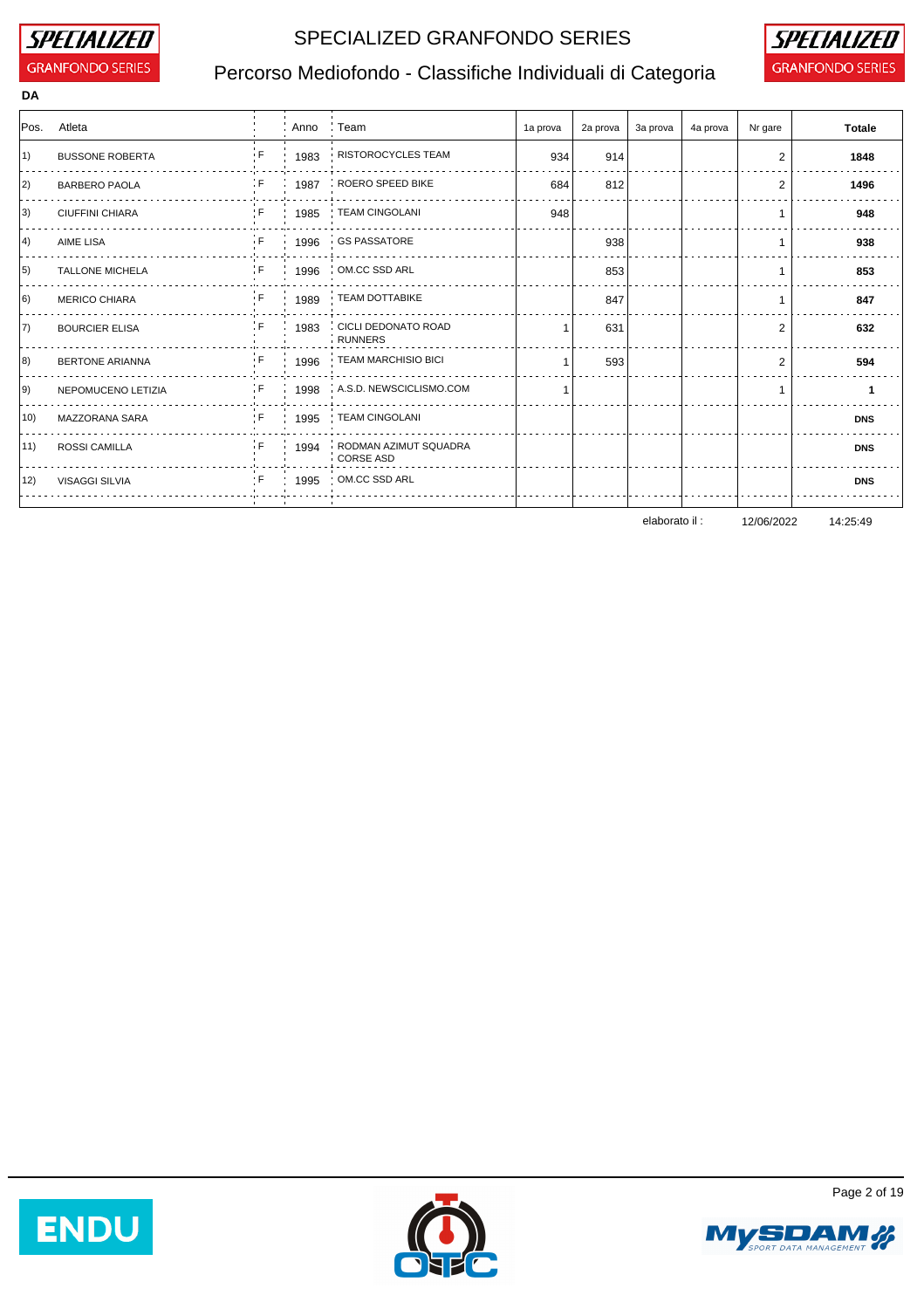

**DB**

## SPECIALIZED GRANFONDO SERIES **SPECIALIZED**



#### **GRANFONDO SERIES**

## Percorso Mediofondo - Classifiche Individuali di Categoria **GRANFONDO SERIES**

| Pos.        | Atleta                 |     | Anno | Team                    | 1a prova | 2a prova | 3a prova | 4a prova | Nr gare | <b>Totale</b> |
|-------------|------------------------|-----|------|-------------------------|----------|----------|----------|----------|---------|---------------|
| $ 1\rangle$ | DE CESARE LISA         |     | 1978 | <b>HIGHROAD TEAM</b>    | 946      | 919      |          |          |         | 1865          |
| 2)          | <b>MONACO SABINA</b>   | i H | 1973 | GS PASSATORE            | 592      | 773      |          |          | ົ       | 1365          |
| $ 3\rangle$ | MERA VALENTINA         |     | 1973 | A.S.D. NEWSCICLISMO.COM |          | 670      |          |          | ົ       | 671           |
| $ 4\rangle$ | <b>MORANO FEDERICA</b> |     | 1978 | <b>GS PASSATORE</b>     |          |          |          |          |         | <b>DNS</b>    |
|             |                        |     |      |                         |          |          |          |          |         |               |

elaborato il : 12/06/2022 14:25:49







Page 3 of 19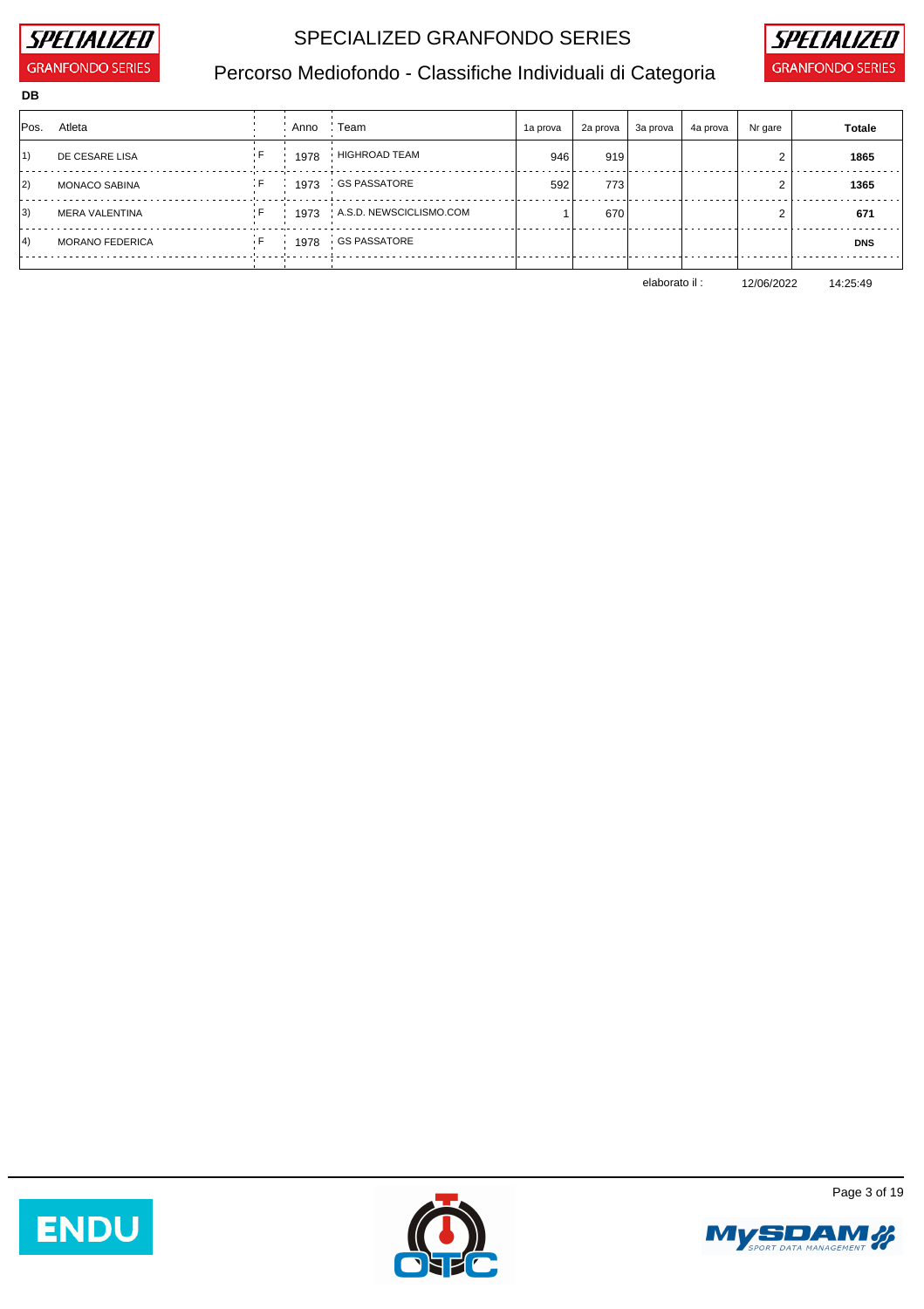

**DC**

### SPECIALIZED GRANFONDO SERIES **SPECIALIZED**



## Percorso Mediofondo - Classifiche Individuali di Categoria **GRANFONDO SERIES**

| Pos.              | Atleta                          |      | Anno | ∴ Team                                      | 1a prova     | 2a prova | 3a prova | 4a prova | Nr gare        | <b>Totale</b> |
|-------------------|---------------------------------|------|------|---------------------------------------------|--------------|----------|----------|----------|----------------|---------------|
| 1)                | ROLLINI TAMARA GIUSEPPINA       | ٠F   |      | 1969 : CYCLING CENTER ASD                   | 887          | 904      |          |          | $\overline{2}$ | 1791          |
| 2)                | CAPPIELLO OLGA                  | ÷Е.  | 1963 | TEAM DE ROSA SANTINI                        | 866          | 882      |          |          | 2              | 1748          |
| $ 3\rangle$       | <b>GRASSO CAPRIOLI VERONICA</b> | ∶F.  |      | 1966 A.S.D. NEWSCICLISMO.COM                | 816          | 787      |          |          | $\overline{2}$ | 1603          |
| $ 4\rangle$       | PONZO SILVIA                    | ίF.  |      | 1960 GS PASSATORE                           | 700          | 771      |          |          | $\overline{2}$ | 1471          |
| $\vert 5 \rangle$ | HERTEL CRISTINA                 | ίF.  |      | 1972 GS PASSATORE                           | 589          | 714      |          |          | $\overline{2}$ | 1303          |
| 6)                | <b>FOSSA EMANUELA</b>           | ٠F.  |      | 1966 FORCELLE ROSA VAL DI NON<br>⋅ ROAD ASD | 539          | 719      |          |          | $\overline{2}$ | 1258          |
| 7)                | <b>BUSSO NADIA</b>              | :F   | 1966 | <b>GS PASSATORE</b>                         | 528          | 688      |          |          | $\overline{2}$ | 1216          |
| $ 8\rangle$       | <b>SARTORI ANTONELLA</b>        | ∘F.  |      | 1972 : TEAM VALLESCRIVIA ASD                | $\mathbf{1}$ | 640      |          |          | $\overline{2}$ | 641           |
| 9)                | <b>ATZENI SIMONA</b>            | ÷Е.  | 1969 | TEAM VALLESCRIVIA ASD                       | 1            | 629      |          |          | $\overline{2}$ | 630           |
| $ 10\rangle$      | <b>GROSSO GABRIELLA</b>         | ۰F   |      | 1968   GS PASSATORE                         | 614          |          |          |          | $\mathbf 1$    | 614           |
| $ 11\rangle$      | VACCARIELLO SONIA               | ÷Ε.  |      | 1969 GS PASSATORE                           | $\mathbf{1}$ | 597      |          |          | $\overline{2}$ | 598           |
| 12)               | <b>GHELFI LAURA CARLA</b>       | ¦ Fi |      | 1971 ASD PEDALE GODIASCHESE                 |              | 584      |          |          | 1              | 584           |
| $ 13\rangle$      | DEBERNARDI ELISABETTA           | i F. |      | 1965 RODMAN AZIMUT SQUADRA<br>CORSE ASD     |              |          |          |          |                | <b>DNS</b>    |
| $ 14\rangle$      | PRINZIO PATRIZIA                | ¦F.  |      | 1963 GS PASSATORE                           |              |          |          |          |                | <b>DNS</b>    |

elaborato il : 12/06/2022 14:25:49







Page 4 of 19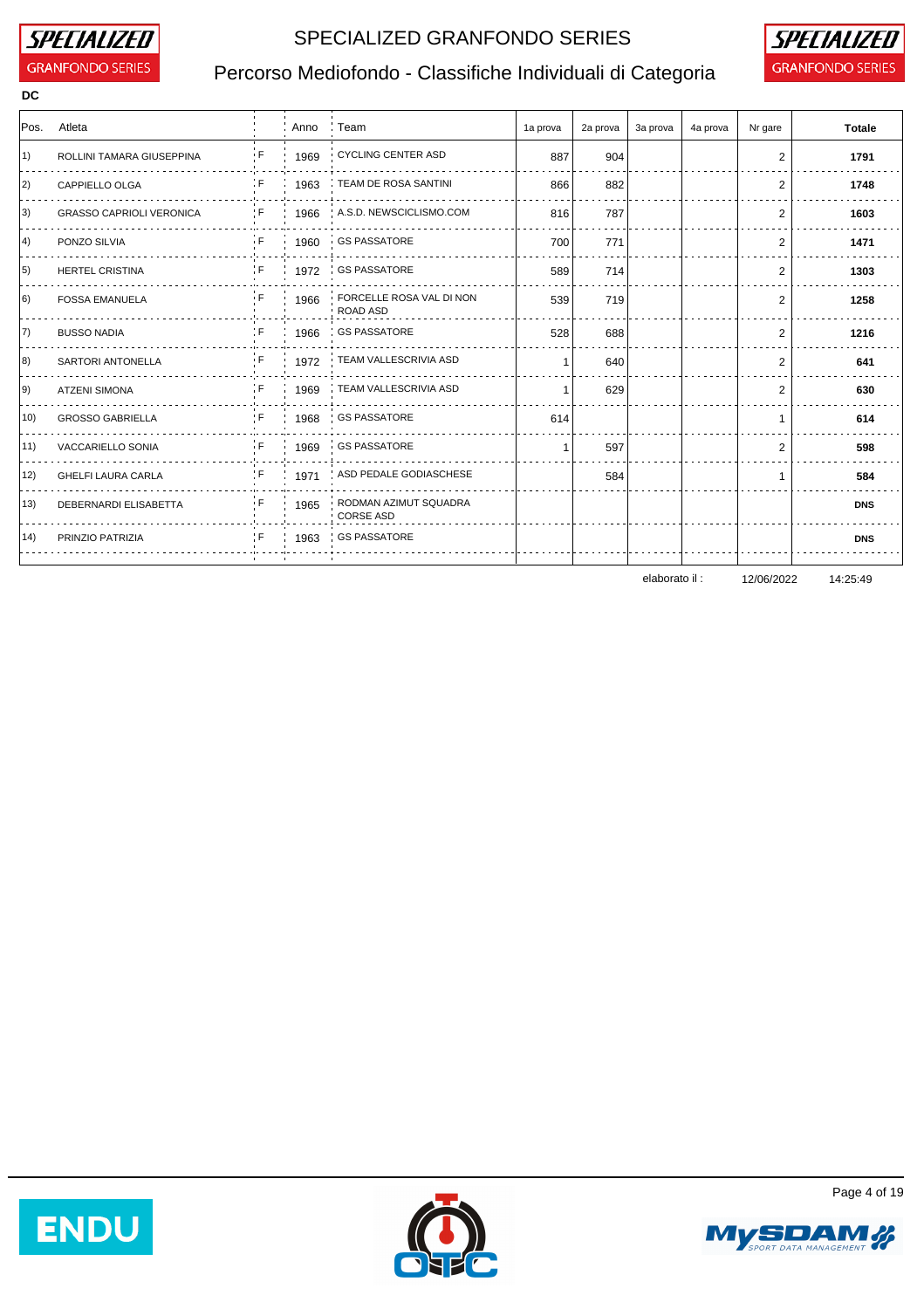

**GEN1**

## SPECIALIZED GRANFONDO SERIES **SPECIALIZED**



# Percorso Mediofondo - Classifiche Individuali di Categoria **GRANFONDO SERIES**

| Pos.         | Atleta                             |     | Anno | Team                                      | 1a prova     | 2a prova | 3a prova | 4a prova | Nr gare        | Totale     |
|--------------|------------------------------------|-----|------|-------------------------------------------|--------------|----------|----------|----------|----------------|------------|
| 1)           | <b>TIMO ANDREA</b>                 | м   | 1968 | TRIBE HOT BIKES                           | 991          | 981      |          |          | 2              | 1972       |
| 2)           | CASNATI MASSIMILIANO               | : M | 1970 | A.S.D. NEWSCICLISMO.COM                   | 943          | 953      |          |          | 2              | 1896       |
| 3)           | <b>MIRANTE ROMEO</b>               | : M | 1968 | RODMAN AZIMUT SQUADRA<br><b>CORSE ASD</b> | 902          | 890      |          |          | 2              | 1792       |
| 4)           | SERVETTO GRAZIANO                  | . M | 1972 | <b>TEAM DOTTABIKE</b>                     | 862          | 883      |          |          | $\overline{2}$ | 1745       |
| 5)           | SIBILLA ANGELO                     | м   | 1971 | ROERO SPEED BIKE                          | 891          | 814      |          |          | $\overline{2}$ | 1705       |
| 6)           | .<br>MONTRUCCHIO MASSIMILIANO<br>. | м   | 1970 | ASD JOLLY EUROPRESTIGE                    | 732          | 849      |          |          | 2              | 1581       |
| 7)           | <b>BELFIORE GIUSEPPE</b>           | ; M | 1968 | <b>TEAM DOTTABIKE</b>                     | 772          | 752      |          |          | 2              | 1524       |
| 8)           | .<br>CALABRESE PIER CLAUDIO        | ۰M  | 1972 | ASD FUNTOS BIKE                           | 729          | 768      |          |          | 2              | 1497       |
| 9)           | <b>ZAMBONI MARCO</b>               | : M | 1972 | <b>BIKEST RACING TEAM</b>                 | 695          | 782      |          |          | 2              | 1477       |
| 10)          | <b>BESSONE GIORGIO</b>             | : M | 1972 | RISTOROCYCLES TEAM                        | 678          | 777      |          |          | 2              | 1455       |
| 11)          | PAZI GREGORY                       | i M | 1971 | CYCLOSPHERA                               | 626          | 764      |          |          | 2              | 1390       |
| 12)          | NOVIELLO ROBERTO                   | : M | 1971 | <b>TEAM NORDOVEST ASD</b>                 | 557          | 682      |          |          | $\overline{2}$ | 1239       |
| 13)          | CAVAZZONI DIEGO                    | ۰M  | 1970 | <b>G.C VARZI</b><br>$\mathcal{A}$         |              | 945      |          |          | 1              | 945        |
| 14)          | SCOLARI MAURIZIO                   | : M | 1970 | ASD TEAM CYCLING CENTER                   | 884          |          |          |          | $\mathbf{1}$   | 884        |
| 15)          | .<br>ASTEGGIANO ROBERTO            | : M | 1971 | ASD REACTION TEAM                         | 856          |          |          |          | $\mathbf{1}$   | 856        |
| 16)          | <b>BOSCHINI GIAN BATTISTA</b>      | ۰M  | 1969 | ASD TEAM ALL4 CYCLING - BDC               |              | 803      |          |          | $\mathbf{1}$   | 803        |
| 17)          | .<br><b>SACCO MICHELE</b>          | ; M | 1968 | <b>CICLI GAI CHIERI</b>                   |              | 800      |          |          | $\mathbf{1}$   | 800        |
| 18)          | <b>FRANCHINO FAUSTO</b>            | ۰M  | 1970 | ASD JOLLY EUROPRESTIGE                    |              | 791      |          |          | $\mathbf{1}$   | 791        |
| 19)          | <b>AUTUORI SIMONE PIETRO</b><br>.  | : M | 1971 | TEAM 100.1                                | 763          |          |          |          | $\mathbf{1}$   | 763        |
| (20)         | <b>BUSCAGLIA WALTER</b>            | м   | 1970 | ASD ASSOCIAZIONE AMICI DI<br><b>ARRO</b>  | 659          |          |          |          | 1              | 659        |
| $ 21\rangle$ | <b>MERALDI PAOLO</b><br>.          | : M | 1971 | <b>TEAM ELIA</b>                          | $\mathbf{1}$ | 630      |          |          | $\overline{2}$ | 631        |
| 22)          | CAPRERA ALESSANDRO                 | : M | 1971 | ASD HELIOS                                |              | 603      |          |          | -1             | 603        |
| 23)          | <b>SCAGLIA LUCA</b>                | ۰M  |      | 1972 PRO LOCO AMICI DI ARRO APS           | 586          |          |          |          | -1             | 586        |
| 24)          | BESENVAL GUIDO                     | , M | 1972 | G.S. CICLI BENATO                         |              |          |          |          |                | <b>DNS</b> |
| 25)          | <b>BIANCO PAOLO</b>                | м   | 1969 | CYCLE TEAM NOVARA                         |              |          |          |          |                | <b>DNS</b> |
| 26)          | <b>FILLORAMO ROBERTO</b>           | i M | 1972 | RISTOROCYCLES TEAM                        |              |          |          |          |                | <b>DNS</b> |
| 27)          | LOCATELLI ALESSANDRO<br>.          | м   | 1970 | A.S.D. NEWSCICLISMO.COM                   |              |          |          |          |                | <b>DNS</b> |
| 28)          | <b>VICENTI MASSIMO</b>             | ۰M  | 1972 | <b>TEAM NORDOVEST ASD</b>                 |              |          |          |          |                | <b>DNS</b> |







Page 5 of 19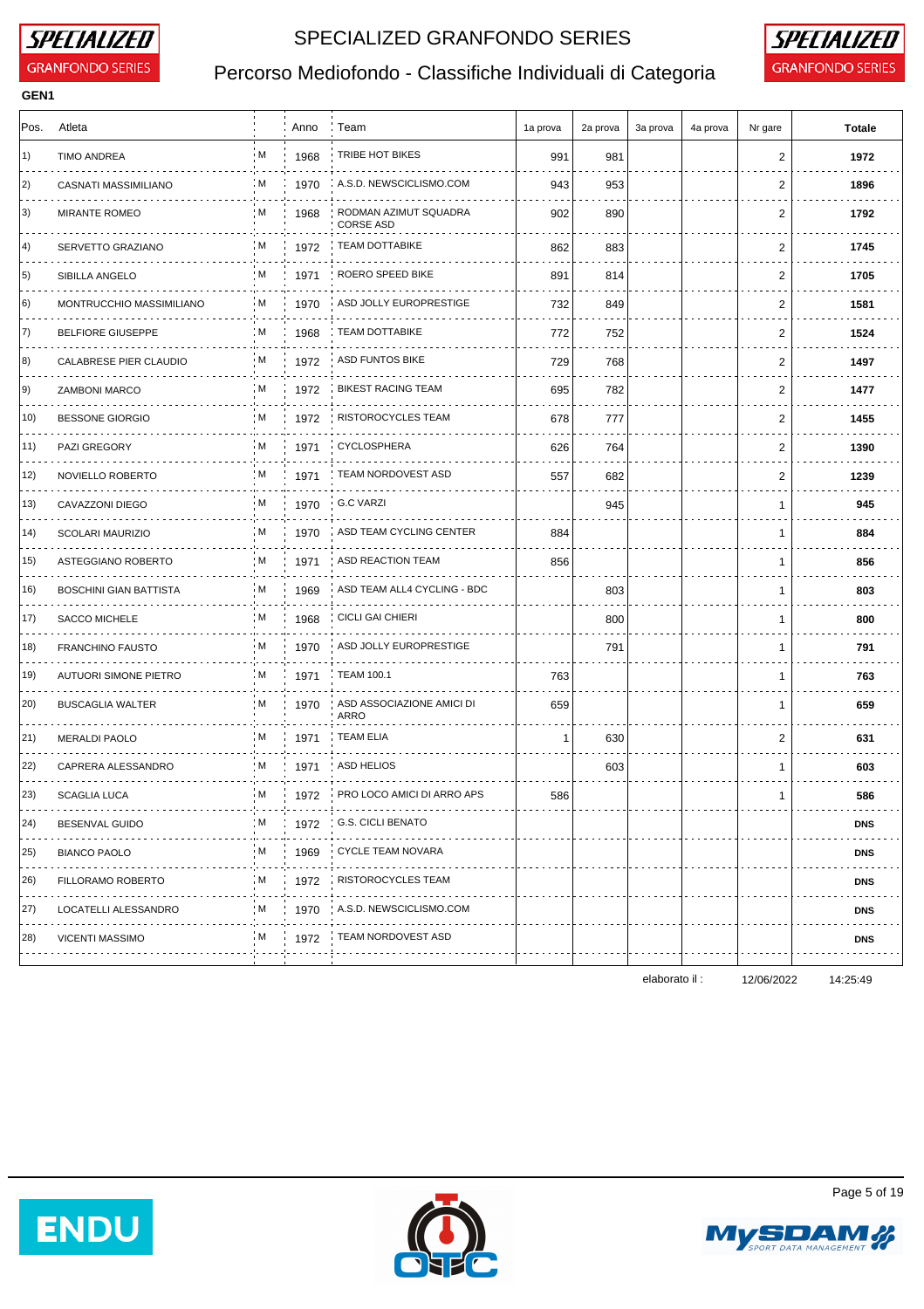

**GEN2**

## SPECIALIZED GRANFONDO SERIES **SPECIALIZED**



# Percorso Mediofondo - Classifiche Individuali di Categoria **GRANFONDO SERIES**

| Pos.         | Atleta                         |     | Anno | : Team                                                                                                                                                                                                                                                                                                                                                                                                                                                                                                          | 1a prova     | 2a prova | 3a prova | 4a prova | Nr gare      | Totale |
|--------------|--------------------------------|-----|------|-----------------------------------------------------------------------------------------------------------------------------------------------------------------------------------------------------------------------------------------------------------------------------------------------------------------------------------------------------------------------------------------------------------------------------------------------------------------------------------------------------------------|--------------|----------|----------|----------|--------------|--------|
| 1)           | <b>CARBONE STEFANO</b>         | M   | 1964 | RODMAN AZIMUT SQUADRA<br><b>CORSE ASD</b>                                                                                                                                                                                                                                                                                                                                                                                                                                                                       | 981          | 933      |          |          | 2            | 1914   |
| 2)           | <b>TOMASONI SERAFINO</b>       | ¦ M | 1964 | EDIL MORA - CYCLE TEAM                                                                                                                                                                                                                                                                                                                                                                                                                                                                                          | 918          | 939      |          |          | 2            | 1857   |
| 3)           | CAPELLO MARCO                  | M   | 1963 | RODMAN AZIMUT SQUADRA<br><b>CORSE ASD</b>                                                                                                                                                                                                                                                                                                                                                                                                                                                                       | 925          | 918      |          |          | 2            | 1843   |
| 4)           | DURANDO MASSIMO                | ; M | 1963 | TERRE DELLA GRANDA                                                                                                                                                                                                                                                                                                                                                                                                                                                                                              | 892          | 877      |          |          | 2            | 1769   |
| 5)           | <b>SARTORIS GIANMARIO</b><br>. | ۰M  | 1965 | <b>GARDA SCOTT MATERGIA</b>                                                                                                                                                                                                                                                                                                                                                                                                                                                                                     | 917          | 837      |          |          | 2            | 1754   |
| 6)           | CABERLOTTO PAOLO               | : M | 1967 | TEAM DE ROSA SANTINI                                                                                                                                                                                                                                                                                                                                                                                                                                                                                            | 867          | 886      |          |          | 2            | 1753   |
| 7)           | <b>CIAMBALLI PAOLO</b>         | M   | 1967 | RODMAN AZIMUT SQUADRA<br><b>CORSE ASD</b>                                                                                                                                                                                                                                                                                                                                                                                                                                                                       | 880          | 863      |          |          | 2            | 1743   |
| 8)           | <b>GIRELLI COSTANTINO</b>      | : M | 1966 | RACING TEAM RIVE ROSSE                                                                                                                                                                                                                                                                                                                                                                                                                                                                                          | 872          | 857      |          |          | 2            | 1729   |
| 9)           | RUATASIO CLAUDIO               | M   | 1963 | ASD REACTION TEAM                                                                                                                                                                                                                                                                                                                                                                                                                                                                                               | 900          | 825      |          |          | 2            | 1725   |
| 10)          | <b>FORESIO PAOLO</b>           | : M | 1966 | A.S.D. NEWSCICLISMO.COM                                                                                                                                                                                                                                                                                                                                                                                                                                                                                         | 817          | 885      |          |          | 2            | 1702   |
| 11)          | RIVOIRA VALTER                 | ; M | 1965 | <b>GS PASSATORE</b>                                                                                                                                                                                                                                                                                                                                                                                                                                                                                             | 802          | 845      |          |          | 2            | 1647   |
| 12)          | PEROTTI RENATO                 | ۰M  | 1966 | ASD I BRIC ALESSANDRIA                                                                                                                                                                                                                                                                                                                                                                                                                                                                                          | 841          | 795      |          |          | 2            | 1636   |
| 13)          | <b>CROCCO VINCENZO</b>         | : M | 1966 | <b>CYCLING CENTER ASD</b>                                                                                                                                                                                                                                                                                                                                                                                                                                                                                       | 786          | 766      |          |          | 2            | 1552   |
| 14)          | <b>IELLAMO GUIDO</b>           | : M | 1966 | EDIL MORA - CYCLE TEAM                                                                                                                                                                                                                                                                                                                                                                                                                                                                                          | 730          | 816      |          |          | 2            | 1546   |
| 15)          | GADDO' FRANCO                  | . M | 1964 | INDIVIDUALE                                                                                                                                                                                                                                                                                                                                                                                                                                                                                                     | 692          | 826      |          |          | 2            | 1518   |
| 16)          | VALSECCHI MARCO                | 'M  | 1963 | SIRONITANZI 1947 SEVESO -<br>A.S.D.                                                                                                                                                                                                                                                                                                                                                                                                                                                                             | 675          | 792      |          |          | 2            | 1467   |
| 17)          | CEVA PIERO ADOLFO              | i M | 1964 | <b>DTBIKE</b>                                                                                                                                                                                                                                                                                                                                                                                                                                                                                                   | 636          | 797      |          |          | 2            | 1433   |
| 18)          | <b>GALLI FABRIZIO</b>          | : M | 1966 | ALÉ CIPOLLINI                                                                                                                                                                                                                                                                                                                                                                                                                                                                                                   | 629          | 769      |          |          | 2            | 1398   |
| 19)          | PICATTO ROBERTO                | ۰M  | 1967 | A.S.D. TEAM FANTOLINO                                                                                                                                                                                                                                                                                                                                                                                                                                                                                           | 525          | 721      |          |          | 2            | 1246   |
| 20)          | .<br>TUFANO NATALE MASSIMO     | : M | 1967 | A.S.D. NEWSCICLISMO.COM                                                                                                                                                                                                                                                                                                                                                                                                                                                                                         | 535          | 642      |          |          | 2            | 1177   |
| $ 21\rangle$ | ROTTOLI GIACOMO                | : M | 1964 | FLANDRES LOVE - SPORTLAND                                                                                                                                                                                                                                                                                                                                                                                                                                                                                       | 875          |          |          |          | $\mathbf{1}$ | 875    |
| 22)          | <b>GARNERO FRANCO</b>          | ۰M  | 1963 | ASD JOLLY EUROPRESTIGE                                                                                                                                                                                                                                                                                                                                                                                                                                                                                          |              | 834      |          |          | $\mathbf{1}$ | 834    |
| (23)         | CAPELLINO GUALTIERO            | : M | 1965 | : TEAM BIKE PANCALIERI                                                                                                                                                                                                                                                                                                                                                                                                                                                                                          |              | 811      |          |          | 1            | 811    |
| 24)          | <b>BERTOLUSSO ROBERTO</b>      | ۰M  | 1966 | ROERO SPEED BIKE                                                                                                                                                                                                                                                                                                                                                                                                                                                                                                | 1            | 809      |          |          | 2            | 810    |
| 25)          | <b>BONSI VALERIO</b>           | ; M | 1966 | BE AS ONE MARCHISIO BICI                                                                                                                                                                                                                                                                                                                                                                                                                                                                                        | 800          |          |          |          | 1            | 800    |
| 26)          | .<br><b>AGNOLETTI GIOVANNI</b> | M   | 1966 | A.S.D. TEAM FANTOLINO                                                                                                                                                                                                                                                                                                                                                                                                                                                                                           | $\mathbf{1}$ | 731      |          |          | 2            | 732    |
| 27)          | <b>TEALDI DARIO</b><br>.       | · M | 1966 | <b>GS PASSATORE</b>                                                                                                                                                                                                                                                                                                                                                                                                                                                                                             |              | 727      |          |          | -1           | 727    |
| 28)          | NOVERO GIOVANNI                | ; M | 1963 | $\begin{array}{cccccccccccccc} \multicolumn{2}{c}{} & \multicolumn{2}{c}{} & \multicolumn{2}{c}{} & \multicolumn{2}{c}{} & \multicolumn{2}{c}{} & \multicolumn{2}{c}{} & \multicolumn{2}{c}{} & \multicolumn{2}{c}{} & \multicolumn{2}{c}{} & \multicolumn{2}{c}{} & \multicolumn{2}{c}{} & \multicolumn{2}{c}{} & \multicolumn{2}{c}{} & \multicolumn{2}{c}{} & \multicolumn{2}{c}{} & \multicolumn{2}{c}{} & \multicolumn{2}{c}{} & \multicolumn{2}{c}{} & \multicolumn{2}{c}{} & \$<br>A.S.D. TEAM FANTOLINO |              | 722      |          |          | $\mathbf{1}$ | 722    |
| 29)          | STEVAN SANDRO                  | M   | 1966 | ROERO SPEED BIKE                                                                                                                                                                                                                                                                                                                                                                                                                                                                                                |              | 694      |          |          | -1           | 694    |
| 30)          | <b>VIOLA ANTONIO</b>           | : M | 1965 | <b>GRANBIKE VELO CLUB</b>                                                                                                                                                                                                                                                                                                                                                                                                                                                                                       |              | 686      |          |          | $\mathbf 1$  | 686    |
| 31)          | RINALDO PIERANGELO             | M   | 1964 | <b>TEAM DOTTABIKE</b>                                                                                                                                                                                                                                                                                                                                                                                                                                                                                           | 1            | 668      |          |          | 2            | 669    |
| 32)          | <b>GABRIELE MARCO</b>          | . M | 1965 | A.S.D. NEWSCICLISMO.COM                                                                                                                                                                                                                                                                                                                                                                                                                                                                                         |              | 641      |          |          | 1            | 641    |
| 33)          | ANDREIS MASSIMO                | M   | 1965 | <b>GS PASSATORE</b>                                                                                                                                                                                                                                                                                                                                                                                                                                                                                             | 1            | 618      |          |          | 2            | 619    |
| 34)          | ROSSI ANTONELLO                | ۰M  | 1964 | <b>GS PASSATORE</b>                                                                                                                                                                                                                                                                                                                                                                                                                                                                                             | 615          |          |          |          | -1           | 615    |
| 35)          | <b>CHIAPPANO PIERO</b>         | : M | 1964 | <b>GRUPPO SPORTIVO TERRALBA</b><br>ARENZANO                                                                                                                                                                                                                                                                                                                                                                                                                                                                     | 596          |          |          |          | -1           | 596    |
|              |                                |     |      |                                                                                                                                                                                                                                                                                                                                                                                                                                                                                                                 |              |          |          |          |              |        |







Page 6 of 19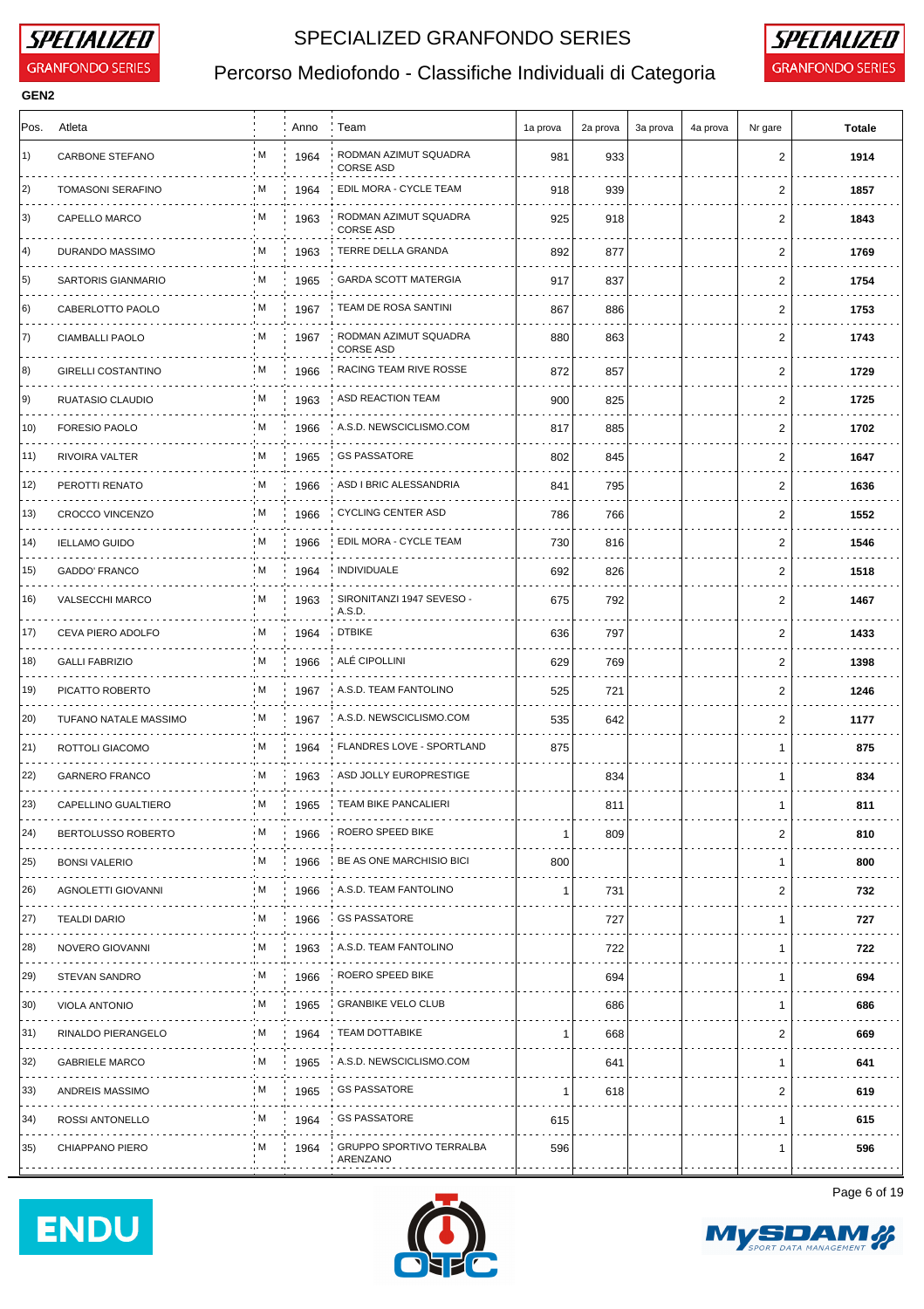

**GEN2**

### SPECIALIZED GRANFONDO SERIES **SPECIALIZED**



# Percorso Mediofondo - Classifiche Individuali di Categoria **GRANFONDO SERIES**

|     | Pos. Atleta              |     | Anno Feam |                                               | 1a prova | 2a prova | 3a prova | 4a prova | Nr gare | <b>Totale</b> |
|-----|--------------------------|-----|-----------|-----------------------------------------------|----------|----------|----------|----------|---------|---------------|
| 36) | <b>BIAGIONI CLAUDIO</b>  | · M |           | 1965 TEAM NORDOVEST ASD                       |          | 580      |          |          | 2       | 581           |
| 37) | SANTORIELLO ANTONIO      |     |           | M 1966 TEAM NORDOVEST ASD                     |          | 572      |          |          |         | 572           |
| 38) | PORRINI LUCA             |     |           | M : 1966 ASD DUEZERODUE TEAM                  | 515      |          |          |          |         | 515           |
| 39) | <b>LONGO MAURO</b>       |     |           | M 1965 INDIVIDUALE                            |          |          |          |          |         | 1             |
| 40) | PESCIALLO FABIO          |     |           | M 1967 TEAM VALLESCRIVIA ASD                  |          |          |          |          |         |               |
| 41) | POLITI DOMENICO          |     |           | M 1964 ASD JOLLY EUROPRESTIGE                 |          |          |          |          |         | 1             |
| 42) | VALDANO ROBERTO CARLO    |     |           | M 1963 TEAM NORDOVEST ASD                     |          |          |          |          |         | 1             |
| 43) | <b>CASANOVA MIRKO</b>    |     |           | M 1967 ELLEDISPORT                            |          |          |          |          |         | <b>DNS</b>    |
| 44) | <b>FINOTTI GIULIANO</b>  |     |           | M 1966 TEAM ASNAGHI GRANFONDO                 |          |          |          |          |         | <b>DNS</b>    |
| 45) | <b>FORMENTINI AMEDEO</b> |     |           | M   1963   RODMAN AZIMUT SQUADRA<br>CORSE ASD |          |          |          |          |         | <b>DNS</b>    |
| 46) | <b>GESMUNDO ANTONIO</b>  |     |           | M 1964 CUSATI BIKE RACING TEAM                |          |          |          |          |         | <b>DNS</b>    |
| 47) | LOTTARIO GIOVANNI        |     |           | M   1966   GS PASSATORE                       |          |          |          |          |         | <b>DNS</b>    |
| 48) | <b>MAGLIONE DAVIDE</b>   |     |           | M 1966 BIKEST RACING TEAM                     |          |          |          |          |         | <b>DNS</b>    |
| 49) | MAURI PAOLO LODOVICO     |     |           | $\mathsf{M}$   1965   ASD TEAM ALTO BRADANO   |          |          |          |          |         | <b>DNS</b>    |

elaborato il : 12/06/2022 14:25:49







Page 7 of 19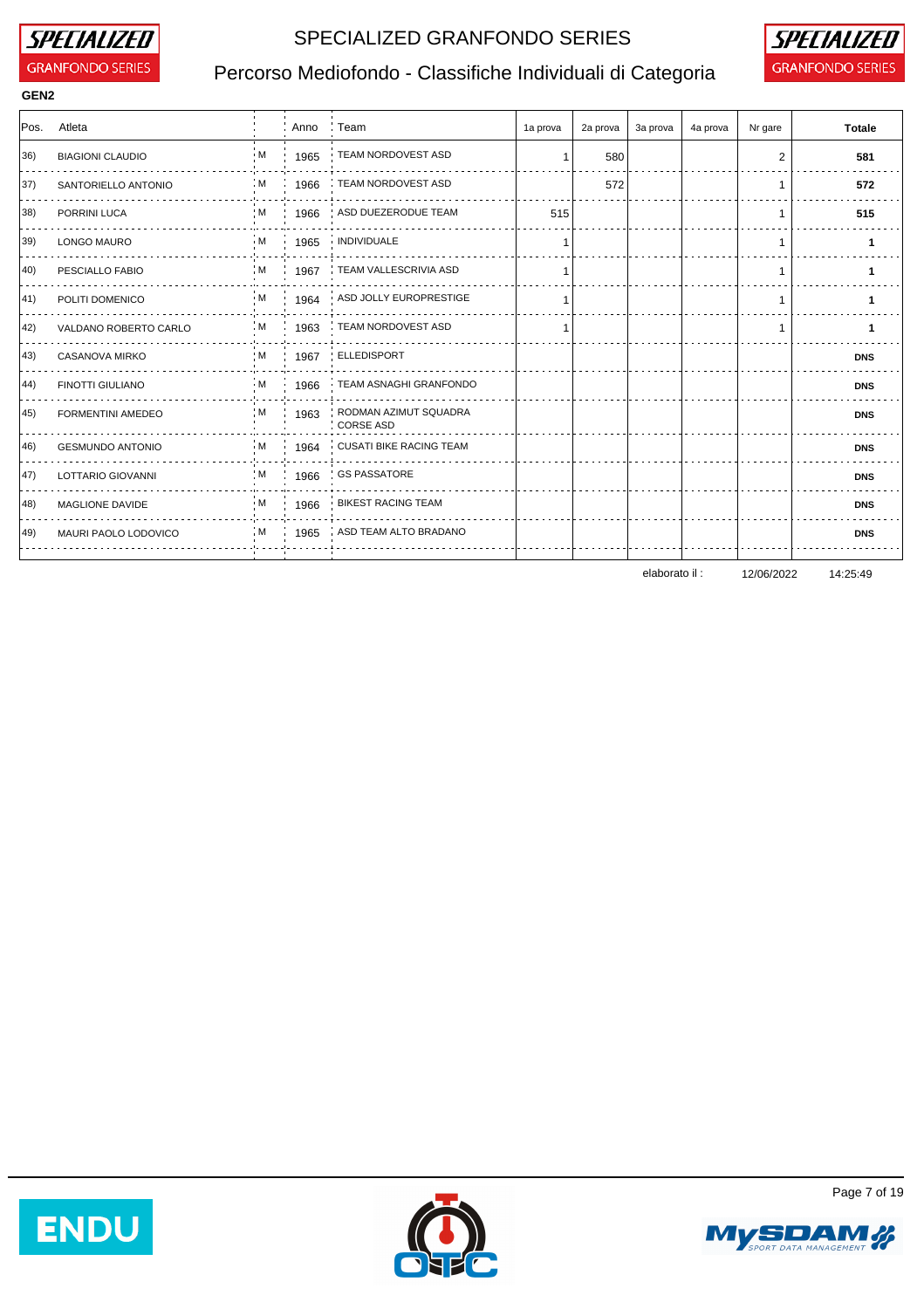

**JUN**

## SPECIALIZED GRANFONDO SERIES **SPECIALIZED**



# Percorso Mediofondo - Classifiche Individuali di Categoria **GRANFONDO SERIES**

| Pos.                 | Atleta                                       |     | Anno | : Team                              | 1a prova | 2a prova | 3a prova | 4a prova | Nr gare        | <b>Totale</b> |
|----------------------|----------------------------------------------|-----|------|-------------------------------------|----------|----------|----------|----------|----------------|---------------|
| 1)                   | PASSAROTTO LUCA                              | M   | 1996 | <b>TEAM MARCHISIO BICI</b>          | 994      | 993      |          |          | $\overline{2}$ | 1987          |
| 2)                   | RINALDI RICCARDO                             | : M | 1994 | TEAM MENTECORPO BY BIEMME           | 985      | 983      |          |          | 2              | 1968          |
| 3)                   | <b>MINNITI MARCO</b>                         | : M | 2000 | <b>SEVEN CLUB</b>                   | 978      | 986      |          |          | 2              | 1964          |
| 4)                   | CAUDA MATTIA                                 | M   | 2001 | ROERO SPEED BIKE                    | 972      | 975      |          |          | 2              | 1947          |
| 5)                   | GIRELLI ANDREA                               | : M | 2000 | RACING TEAM RIVE ROSSE              | 959      | 971      |          |          | 2              | 1930          |
| 6)                   | <b>BARRA MATTEO</b>                          | : M | 1998 | OM.CC                               | 945      | 956      |          |          | 2              | 1901          |
| 7)                   | <b>COPPA MICHELE</b>                         | : M | 1993 | ROERO SPEED BIKE                    | 935      | 962      |          |          | 2              | 1897          |
| 8)                   | .<br>BARTOLOMEO FRANCESCO<br><b>GIOVANNI</b> | м   | 1997 | <b>MAGICUNEO</b>                    | 940      | 936      |          |          | 2              | 1876          |
| 9)                   | GIACOMETTI PAOLO                             | ۰M  | 1994 | <b>GARDA SCOTT MATERGIA</b>         | 974      | 858      |          |          | $\overline{2}$ | 1832          |
| 10)                  | <b>FERRATO PIERDOMENICO</b>                  | : M | 1995 | <b>TEAM MARCHISIO BICI</b>          | 914      | 910      |          |          | 2              | 1824          |
| 11)                  | <b>BLENGIO LORENZO</b>                       | ۰M  | 1996 | BIKE4LANGHE SQUADRA CORSE           | 904      | 916      |          |          | 2              | 1820          |
| 12)                  | SORATO FEDERICO                              | : M | 1995 | BIKE4LANGHE SQUADRA CORSE           | 906      | 911      |          |          | 2              | 1817          |
| 13)                  | RUOCCO MATTEO                                | : M | 1995 | <b>CYCLING CENTER ASD</b>           | 889      | 906      |          |          | 2              | 1795          |
| 14)                  | GIUNIPERO ALBERTO                            | ٠М  | 1993 | TEAM MENTECORPO BY BIEMME           | 881      | 900      |          |          | 2              | 1781          |
| 15)                  | <b>LAMBERTI MARCO</b>                        | ; M | 1995 | ASD REACTION TEAM                   | 860      | 878      |          |          | 2              | 1738          |
| 16)                  | SPASARO DANIELE                              | ' Μ | 1993 | TEAM NORDOVEST ASD                  | 779      | 856      |          |          | 2              | 1635          |
| 17)                  | <b>VIAZZI SIMONE</b>                         | : M | 1993 | MON BIKE                            | 687      | 802      |          |          | 2              | 1489          |
| 18)                  | <b>MARIANI ANDREA</b>                        | M   | 1993 | TEAM ASNAGHI GRANFONDO              |          | 977      |          |          | 1              | 977           |
| 19)                  | OLOCCO PIETRO                                | i M | 1999 | OM.CC                               | 976      |          |          |          | 1              | 976           |
| 20)                  | <b>BARALE UMBERTO</b>                        | : M | 1997 | VIGOR REDMOUNT - FREEDOM<br>TO RIDE | 960      |          |          |          | $\mathbf{1}$   | 960           |
| 21)                  | COSTAMAGNA STEFANO                           | ٠М  | 1998 | OM.CC SSD ARL                       |          | 942      |          |          | 1              | 942           |
| 22)                  | <b>AIMALE PIETRO</b>                         | ; M | 1997 | VIGOR REDMOUNT - FREEDOM<br>TO RIDE | 936      |          |          |          | 1              | 936           |
| 23)                  | <b>BELLETTI MATTEO</b>                       | : M | 1993 | ROERO SPEED BIKE                    | 897      |          |          |          | $\mathbf{1}$   | 897           |
| 24)                  | CARRARA LEONARDO                             | ; M | 1998 | ASD SWATT CLUB                      |          | 892      |          |          | 1              | 892           |
| 25)                  | <b>ERCOLE WILLIAM</b><br>.                   | ۰M  | 1997 | RISTOROCYCLES TEAM                  |          | 851      |          |          | 1              | 851           |
| 26)                  | PONS MARCO                                   | : M | 1997 | RISTOROCYCLES TEAM                  | 776      |          |          |          | 1              | 776           |
| $\sim$ $\sim$<br>27) | MONTANARA ANDREA<br>.                        | : M | 1993 | ASD SWATT CLUB<br>.                 | 771      |          |          |          | 1              | 771           |
| 28)                  | <b>MAULETTI FRANCESCO</b>                    | i M | 1994 | TEAM MENTECORPO BY BIEMME           | 770      |          |          |          | 1              | 770           |
| 29)                  | <b>ERCOLE DENIS</b>                          | ; M | 1994 | RISTOROCYCLES TEAM                  |          | 767      |          |          | 1              | 767           |
| 30)                  | CANDIAN DAVIDE                               | ' Μ | 1993 | ACTIVE CYCLING TEAM                 | -1       | 745      |          |          | 2              | 746           |
| 31)                  | SACCHI MATTEO                                | : M | 1993 | G.S. MARIO CORTI 1959               | 741      |          |          |          | 1              | 741           |
| 32)                  | ANDREOTTI MICHELE                            | : M | 1993 | G.S. MARIO CORTI 1959               | 661      |          |          |          | 1              | 661           |
| 33)                  | DENINA NICOLO'                               | . M | 1994 | ASD FIDAS MONREGALESE               | 653      |          |          |          | 1              | 653           |
| 34)                  | <b>FEDELE SIMONE</b>                         | ; M | 1994 | ROERO SPEED BIKE                    |          |          |          |          |                | <b>DNS</b>    |
| 35)                  | <b>GIACOSA ANDREA</b>                        | ۰M  | 2001 | ↑ TEAM MARCHISIO BICI               |          |          |          |          |                | <b>DNS</b>    |
|                      |                                              |     |      |                                     |          |          |          |          |                |               |







Page 8 of 19

**MYSDAM**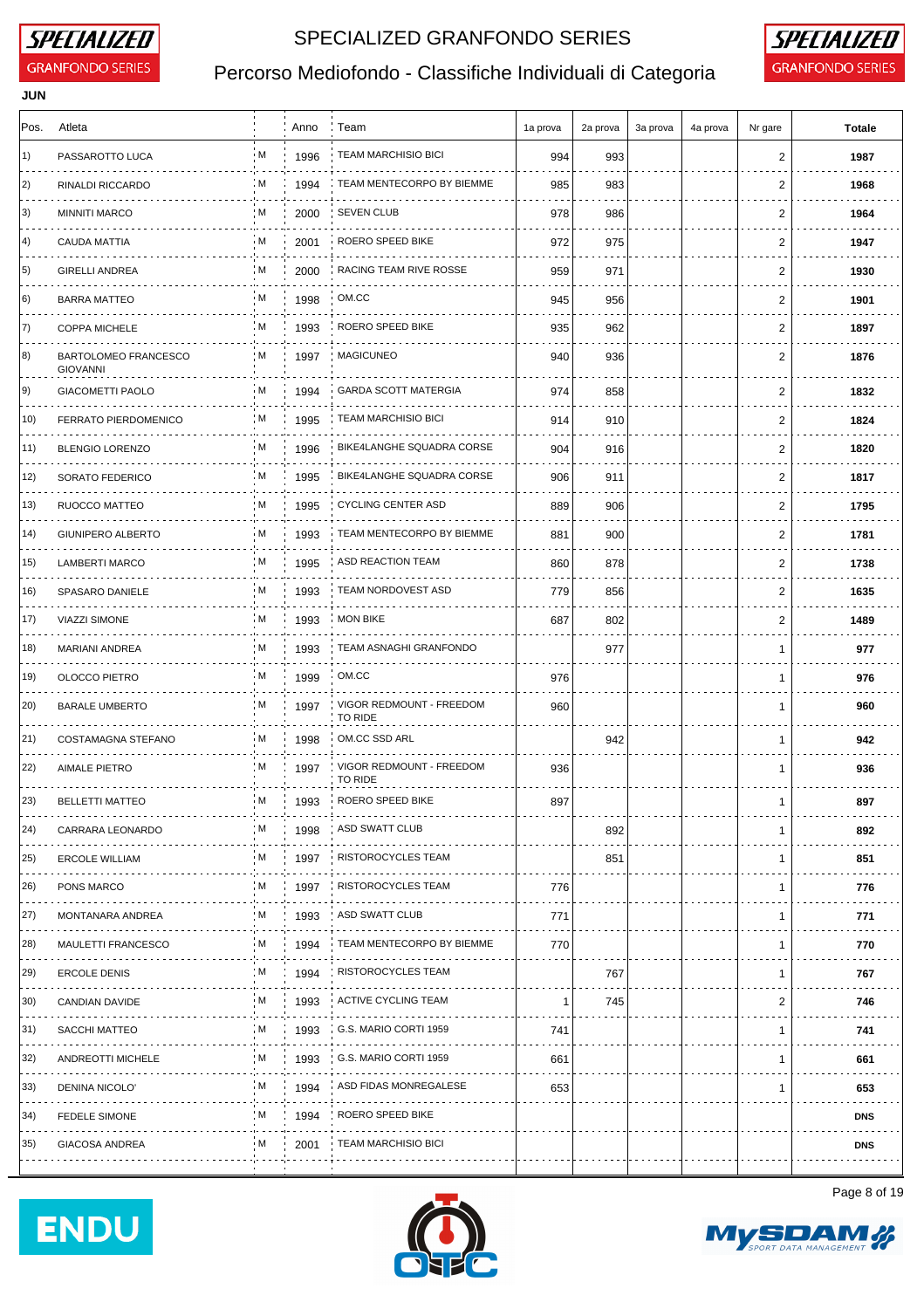

#### SPECIALIZED GRANFONDO SERIES **SPECIALIZED**



## Percorso Mediofondo - Classifiche Individuali di Categoria **GRANFONDO SERIES**

| <b>JUN</b> |  |  |
|------------|--|--|
|            |  |  |

|      | Pos. Atleta             |    | Anno : Team      |                                             | 1a prova | 2a prova | 3a prova | 4a prova | Nr gare | <b>Totale</b> |
|------|-------------------------|----|------------------|---------------------------------------------|----------|----------|----------|----------|---------|---------------|
| 36)  | <b>LANZONE FABIO</b>    | ÷М |                  | 1998 : RODMAN AZIMUT SQUADRA<br>∙ CORSE ASD |          |          |          |          |         | <b>DNS</b>    |
| (37) | <b>MAGNANO LORENZO</b>  | ∴M |                  | 2000 TEAM FABRI BIKE                        |          |          |          |          |         | <b>DNS</b>    |
| 38)  | <b>MARCHISIO NICOLA</b> | ∴M |                  | 1997 GS PASSATORE                           |          |          |          |          |         | <b>DNS</b>    |
| 39)  | MELIGA ALBERTO          |    |                  | M 1996 TEAM MENTECORPO BY BIEMME            |          |          |          |          |         | <b>DNS</b>    |
| 40)  | PARENTE UMBERTO         |    |                  | M : 1993 G.S. CICLI BENATO                  |          |          |          |          |         | <b>DNS</b>    |
| 41)  | <b>TARAS KETEMAW</b>    |    |                  | M 2001 A.S.D. NEWSCICLISMO.COM              |          |          |          |          |         | <b>DNS</b>    |
| 42)  | <b>VERGALLITO LUCA</b>  |    | M : 1997 : OM.CC |                                             |          |          |          |          |         | <b>DNS</b>    |
|      |                         |    |                  |                                             |          |          |          |          |         |               |

elaborato il : 12/06/2022 14:25:49







Page 9 of 19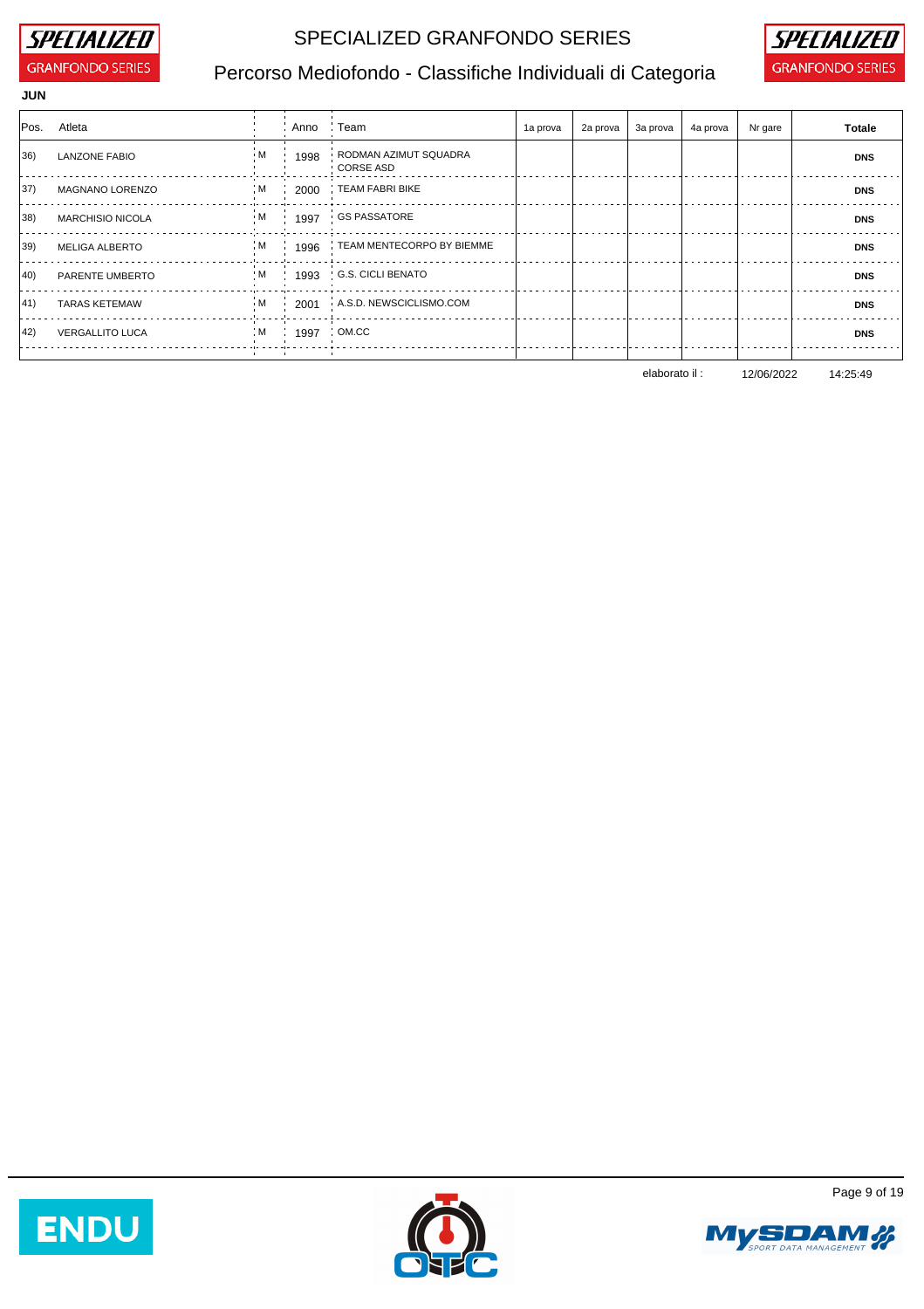

**SEN1**

## SPECIALIZED GRANFONDO SERIES **SPECIALIZED**



# Percorso Mediofondo - Classifiche Individuali di Categoria **GRANFONDO SERIES**

|     | Pos. Atleta                 |     | Anno | : Team                                   | 1a prova | 2a prova | 3a prova | 4a prova | Nr gare        | <b>Totale</b> |
|-----|-----------------------------|-----|------|------------------------------------------|----------|----------|----------|----------|----------------|---------------|
| 1)  | <b>GHIRON ALDO</b>          | ۰M  | 1991 | <b>TEAM DOTTABIKE</b>                    | 999      | 998      |          |          | 2              | 1997          |
| 2)  | D'ALBERTO MARTINO           | : M | 1991 | GUIDI - ROSASBIKE A.S.D.                 | 989      | 982      |          |          | 2              | 1971          |
| 3)  | <b>BERGESIO DARIO</b>       | ; M | 1990 | <b>MAGICUNEO</b>                         | 990      | 976      |          |          | 2              | 1966          |
| 4)  | PASQUERO MARCO              | ۰M  | 1988 | ALPINA-BIKECAFE                          | 967      | 988      |          |          | 2              | 1955          |
| 5)  | <b>BRUSCO GIANLUCA</b>      | ; M | 1988 | ROERO SPEED BIKE                         | 977      | 973      |          |          | 2              | 1950          |
| 6)  | .<br>PELLEGRINO MATTEO      | ۰M  | 1992 | TEAM MENTECORPO BY BIEMME                | 963      | 980      |          |          | 2              | 1943          |
| 7)  | CAMIGNANI DAVIDE            | : M | 1990 | PPR CYCLING                              | 969      | 937      |          |          | 2              | 1906          |
| 8)  | .<br><b>GRANERO MATTEO</b>  | : M | 1991 | CICLO POLONGHERA                         | 954      | 948      |          |          | 2              | 1902          |
| 9)  | CAGNA MARCO                 | · M | 1988 | BIKE4LANGHE SQUADRA CORSE                | 947      | 954      |          |          | $\overline{2}$ | 1901          |
| 10) | <b>TARRICONE LUCA</b>       | ; M | 1990 | GUIDI - ROSASBIKE A.S.D.                 | 924      | 970      |          |          | 2              | 1894          |
| 11) | PEYROT ALESSANDRO           | ۰M  | 1989 | RISTOROCYCLES TEAM                       | 929      | 965      |          |          | 2              | 1894          |
| 12) | <b>VITETTA DANILO</b>       | : M | 1992 | <b>SEVEN CLUB</b>                        | 950      | 927      |          |          | 2              | 1877          |
| 13) | NEMBRINI SIMONE FELICE<br>. | : M | 1990 | ASD TEAM JOULE                           | 941      | 924      |          |          | $\overline{c}$ | 1865          |
| 14) | RIZZA SERGIO                | ۰M  | 1991 | <b>BICISTORE CYCLING TEAM</b><br>CARCARE | 921      | 925      |          |          | 2              | 1846          |
| 15) | BERGESE FRANCESCO           | : M | 1990 | ROERO SPEED BIKE                         | 928      | 912      |          |          | 2              | 1840          |
| 16) | LOVATO FABIO                | i M | 1990 | ROERO SPEED BIKE                         | 922      | 917      |          |          | 2              | 1839          |
| 17) | <b>BIANCO LUCA</b>          | ; M | 1988 | TEAM DE ROSA SANTINI                     | 893      | 893      |          |          | 2              | 1786          |
| 18) | BENEDETTO LORENZO           | ۰M  | 1988 | <b>BIKEST RACING TEAM</b>                | 849      | 880      |          |          | 2              | 1729          |
| 19) | DISCACCIATI ALESSIO         | : M | 1990 | ASD SWATT CLUB                           | 762      | 823      |          |          | 2              | 1585          |
| 20) | COSTAMAGNA DIEGO            | : M | 1991 | A.S.D. TEAM FANTOLINO                    | 682      | 805      |          |          | $\overline{c}$ | 1487          |
| 21) | <b>BARALE PAOLO</b>         | · M | 1991 | ASD REACTION TEAM                        | 992      |          |          |          | 1              | 992           |
| 22) | <b>MERLI ALBERTO</b>        | ; M | 1990 | ASD PEDALE GODIASCHESE                   |          | 991      |          |          | $\mathbf 1$    | 991           |
| 23) | <b>CRISCIONE DAVIDE</b>     | ۰M  | 1991 | BIKE4LANGHE SQUADRA CORSE                |          | 989      |          |          | -1             | 989           |
| 24) | <b>MARINO DANIELE</b>       | : M | 1991 | <b>GS PASSATORE</b>                      |          | 966      |          |          | 1              | 966           |
| 25) | MIELE MATTEO                | ; M | 1991 | BIKE4LANGHE SQUADRA CORSE                |          | 920      |          |          | 1              | 920           |
| 26) | GIULIANO LUCA               | ٠М  | 1990 | ASD REACTION TEAM                        |          | 909      |          |          | 1              | 909           |
| 27) | <b>SEMERIA PIETRO</b>       | ; M | 1989 | ASD REACTION TEAM                        |          | 908      |          |          | 1              | 908           |
| 28) | PELLERITO DANIELE<br>.      | : M | 1988 | G.S.R. FERRERO                           |          | 881      |          |          | -1             | 881           |
| 29) | PALMERO EDOARDO             | : M | 1992 | ACTIVE CYCLING TEAM                      | -1       | 850      |          |          | 2              | 851           |
| 30) | MASELLI DANIELE             | ; M | 1989 | BIKE4LANGHE SQUADRA CORSE<br>.           | 850      |          |          |          | -1             | 850           |
| 31) | <b>BARALE GIOVANNI</b>      | i M | 1991 | TEAM MENTECORPO BY BIEMME                |          | 838      |          |          | $\mathbf 1$    | 838           |
| 32) | CANATA LORENZO              | : M | 1989 | US PONTEDECIMO CICLISMO<br>1907 AD       |          | 785      |          |          | 1              | 785           |
| 33) | <b>LORENZATI MARCO</b>      | ÷М  | 1990 | <b>TEAM SANTYSIAK</b>                    |          | 741      |          |          | -1             | 741           |
| 34) | PELOSIN PIETRO              | ; M | 1989 | <b>TEAM DOTTABIKE</b>                    | 694      |          |          |          | $\mathbf 1$    | 694           |
| 35) | RACI DARIO                  | : M | 1988 | BIKE4LANGHE SQUADRA CORSE                | -1       |          |          |          | -1             | 1             |
|     |                             |     |      |                                          |          |          |          |          |                |               |





Page 10 of 19

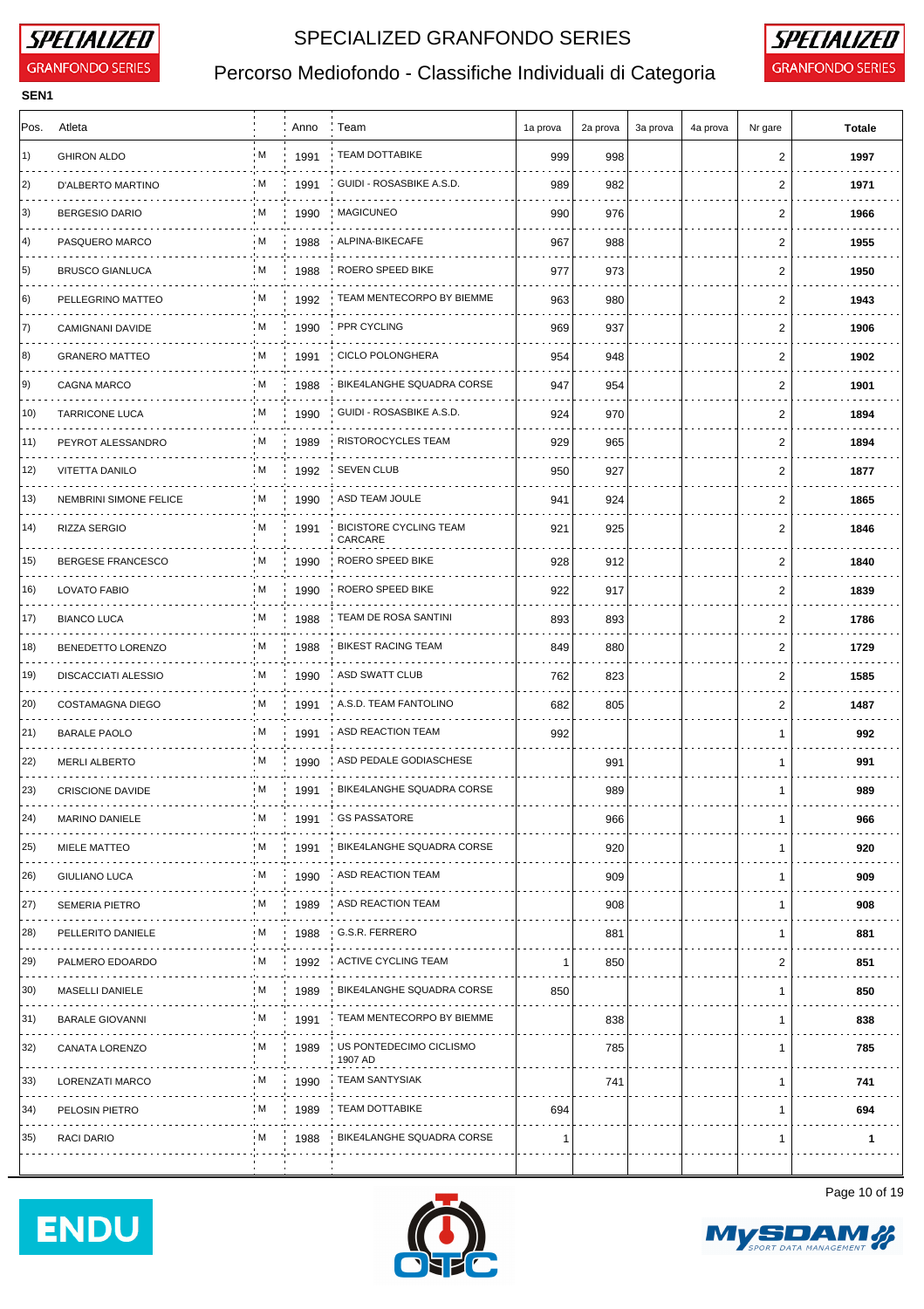

**SEN1**

## SPECIALIZED GRANFONDO SERIES **SPECIALIZED**



#### **GRANFONDO SERIES**

# Percorso Mediofondo - Classifiche Individuali di Categoria **GRANFONDO SERIES**

| Pos.         | Atleta                  |    | ;Anno ;Team               |                                                   | 1a prova | 2a prova | 3a prova       | 4a prova | Nr gare | <b>Totale</b> |
|--------------|-------------------------|----|---------------------------|---------------------------------------------------|----------|----------|----------------|----------|---------|---------------|
| 36)          | <b>BARDO DAVIDE</b>     | ۰M |                           | $\frac{1}{2}$ 1990 $\frac{1}{2}$ GIAI TEAM A.S.D. |          |          |                |          |         | <b>DNS</b>    |
| $ 37\rangle$ | <b>BOSCHIS VITTORIO</b> |    |                           | $M = 1992$ ROERO SPEED BIKE                       |          |          |                |          |         | <b>DNS</b>    |
| $ 38\rangle$ | <b>CAVALLO MATTIA</b>   |    |                           | M   1988   TEAM MENTECORPO                        |          |          |                |          |         | <b>DNS</b>    |
| 39)          | <b>GRANERO DANIELE</b>  | ÷м | 1990<br><b>COLLECTION</b> | ASDILETTANTISTICA TEAM<br><b>STROPPA</b>          |          |          |                |          |         | <b>DNS</b>    |
| $ 40\rangle$ | LONGOBARDI PELLEGRINO   |    |                           | M : 1988 : MAGICUNEO                              |          |          |                |          |         | <b>DNS</b>    |
| $ 41\rangle$ | <b>VALLE MARCO</b>      | ÷м | 1991                      | ASD TEAM ALL4 CYCLING - BDC                       |          |          |                |          |         | <b>DNS</b>    |
|              |                         |    |                           |                                                   |          |          | elaborato il : |          |         |               |







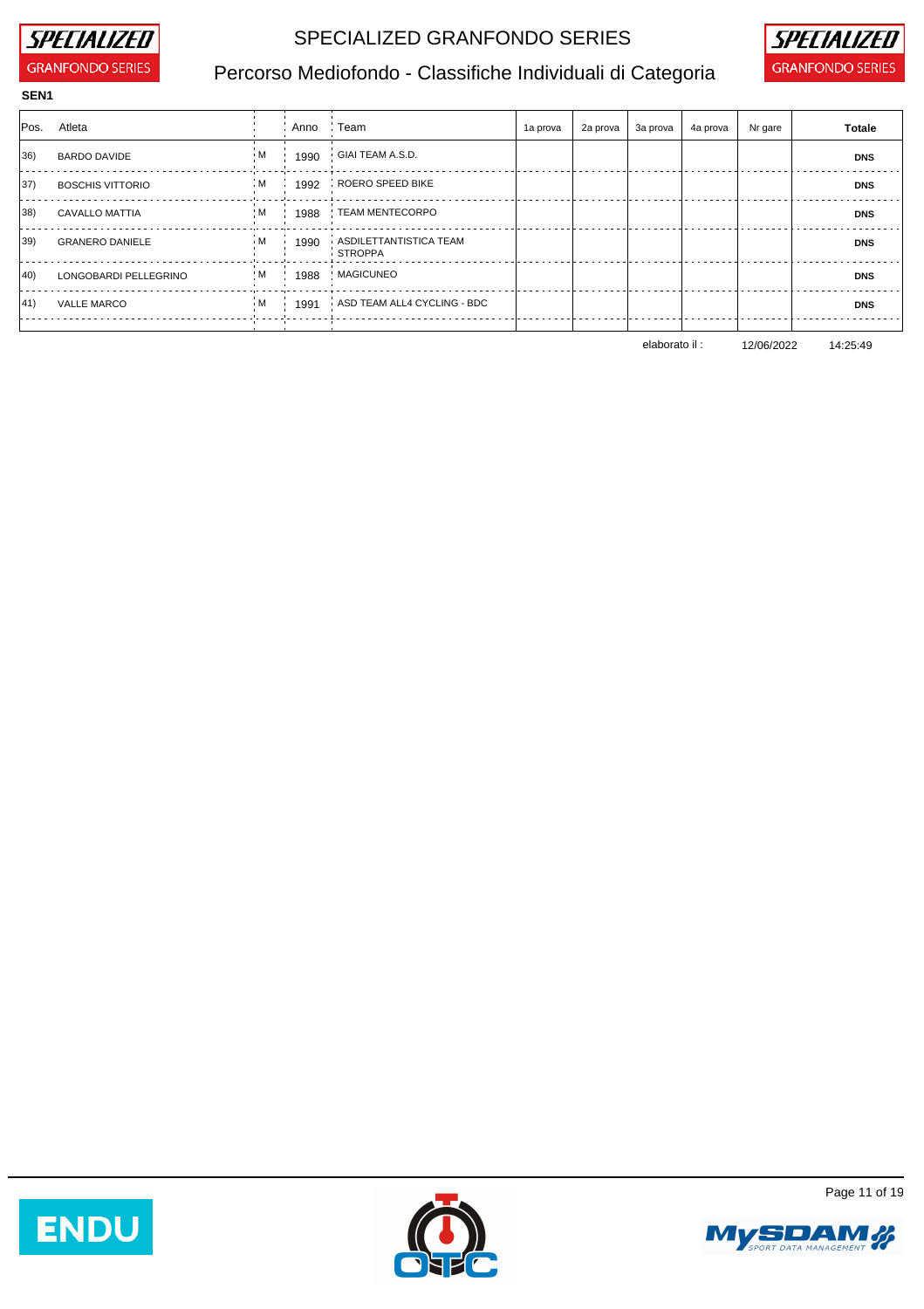

**SEN2**

## SPECIALIZED GRANFONDO SERIES **SPECIALIZED**



# Percorso Mediofondo - Classifiche Individuali di Categoria **GRANFONDO SERIES**

| Pos.                        | Atleta                       |     | Anno | : Team                                    | 1a prova | 2a prova | 3a prova | 4a prova | Nr gare                 | Totale     |
|-----------------------------|------------------------------|-----|------|-------------------------------------------|----------|----------|----------|----------|-------------------------|------------|
| 1)                          | <b>FIGINI FRANCESCO</b>      | ·Μ  | 1985 | TEAM ASNAGHI GRANFONDO                    | 993      | 987      |          |          | $\overline{c}$          | 1980       |
| 2)                          | ROSSO RICCARDO<br>.          | i M | 1987 | <b>CICLISMO DIVINO</b>                    | 986      | 972      |          |          | 2                       | 1958       |
| 3)                          | SICCARDI SEBASTIANO          | ; M | 1987 | TRIBE HOT BIKES                           | 939      | 978      |          |          | $\overline{\mathbf{c}}$ | 1917       |
| 4)                          | <b>GERGATI STEFANO</b>       | ۰M  | 1985 | ASD TEAM ALL4 CYCLING - BDC               | 927      | 952      |          |          | $\overline{\mathbf{c}}$ | 1879       |
| 5)                          | <b>TITI SIMONE</b>           | : M | 1987 | <b>BICISTORE CYCLING TEAM</b><br>CARCARE  | 920      | 923      |          |          | $\overline{\mathbf{c}}$ | 1843       |
| 6)                          | <b>TROPINI MARCO</b>         | i M | 1986 | <b>TEAM DOTTABIKE</b>                     | 923      | 869      |          |          | $\overline{\mathbf{c}}$ | 1792       |
| 7)                          | <b>TARABLE ANDREA</b>        | ; M | 1984 | <b>MAGICUNEO</b>                          | 899      | 840      |          |          | $\overline{\mathbf{c}}$ | 1739       |
| 8)                          | <b>MANDES MARCO</b>          | ∙ M | 1983 | RISTOROCYCLES TEAM                        | 847      | 806      |          |          | $\overline{\mathbf{c}}$ | 1653       |
| 9)                          | CHIAPPAROLI FEDERICO         | : M | 1985 | ASD PEDALE GODIASCHESE                    | 801      | 830      |          |          | $\overline{\mathbf{c}}$ | 1631       |
| 10)                         | <b>TOSCO DANIEL</b>          | : M | 1984 | PROGETTO CICLISMO SANTENA                 | 734      | 794      |          |          | $\overline{c}$          | 1528       |
| 11)                         | DEMARIA ANDREA<br>.          | · M | 1983 | ASD VIGNOLO CICLISMO                      | 690      | 824      |          |          | $\overline{\mathbf{c}}$ | 1514       |
| 12)                         | POMERO FABRIZIO              | ; M | 1987 | <b>GS PASSATORE</b>                       | 668      | 813      |          |          | $\overline{\mathbf{c}}$ | 1481       |
| 13)                         | <b>BARALE DEVID</b>          | : M | 1983 | <b>TEAM POIRINESE</b>                     | 575      | 743      |          |          | $\overline{\mathbf{c}}$ | 1318       |
| 14)                         | DURAND ANDREA                | : M | 1984 | <b>BRIKE BIKE</b>                         | 520      | 707      |          |          | $\overline{\mathbf{c}}$ | 1227       |
| 15)                         | DANIELE PIERFEDERICO         | : M | 1984 | <b>SEVEN CLUB</b>                         |          | 985      |          |          | 1                       | 985        |
| 16)                         | OTTINO ALESSANDRO            | M   | 1983 | RODMAN AZIMUT SQUADRA<br><b>CORSE ASD</b> | 975      |          |          |          | 1                       | 975        |
| 17)                         | BOLOGNA GAETANO              | M   | 1986 | CICLI DEDONATO ROAD<br><b>RUNNERS</b>     |          | 958      |          |          | 1                       | 958        |
| 18)                         | <b>RICCA SIMONE</b>          | : M | 1983 | VIGOR REDMOUNT - FREEDOM<br>TO RIDE       | 944      |          |          |          | 1                       | 944        |
| 19)                         | MASTROMAURO FEDERICO         | ۰M  | 1987 | RISTOROCYCLES TEAM                        |          | 889      |          |          | 1                       | 889        |
| 20)                         | .<br><b>VITALE FABRIZIO</b>  | : M | 1987 | <b>GS PASSATORE</b>                       | 883      |          |          |          | 1                       | 883        |
| 21)                         | ROMANAZZI MAURIZIO           | : M | 1983 | <b>SEVEN CLUB</b>                         |          | 876      |          |          | 1                       | 876        |
| 22)                         | DUPONT MATTEO                | . M | 1983 | <b>INBIKE</b>                             |          | 832      |          |          | 1                       | 832        |
| $ 23\rangle$                | SIMONDI ALEX                 | 'M  |      | 1985 ALPINA-BIKECAFE                      | 711      |          |          |          | 1                       | 711        |
| $ 24\rangle$                | <b>MALAN PETER</b>           | ۰M  | 1984 | ALPINA-BIKECAFE                           | 710      |          |          |          | 1                       | 710        |
| 25)                         | <b>FELIZIA ENRICO</b>        | : M | 1986 | ASD CINGHIALI MANNARI<br>.                | 1        |          |          |          | 1                       | 1          |
| 26)                         | <b>RICCI RICCARDO</b>        | : M | 1986 | ASD COSTANTE GIRARDENGO                   | 1        |          |          |          | 1                       | 1          |
| 27)                         | VANTESONE ANDREA             | ÷М  | 1987 | <b>GS PASSATORE</b>                       |          |          |          |          | 1                       | 1          |
| 28)<br>$\sim$ $\sim$        | ARBOCCO MARCO                | ; M | 1986 | ROERO SPEED BIKE                          |          |          |          |          |                         | <b>DNS</b> |
| 29)<br>$\sim$ $\sim$ $\sim$ | <b>BARBERO FEDERICO</b>      | ۰M  | 1986 | ROERO SPEED BIKE                          |          |          |          |          |                         | <b>DNS</b> |
| 30)<br>$\sim$ $\sim$ $\sim$ | <b>BREVI FEDERICO</b>        | : M | 1987 | <b>TEAM ASNAGHI GRANFONDO</b>             |          |          |          |          |                         | <b>DNS</b> |
| 31)                         | <b>BURZIO CRISTIANO</b><br>. | : M | 1984 | <b>TEAM DOTTABIKE</b>                     |          |          |          |          |                         | <b>DNS</b> |
| 32)                         | CORNAGLIA TOMMASO            | ÷М  | 1983 | RODMAN AZIMUT SQUADRA<br><b>CORSE ASD</b> |          |          |          |          |                         | <b>DNS</b> |
| 33)                         | .<br>ROS ANDREA              | : M | 1983 | A.S.D. NEWSCICLISMO.COM                   |          |          |          |          |                         | <b>DNS</b> |
| 34)                         | ROSSO FULVIO                 | . M | 1985 | ROERO SPEED BIKE                          |          |          |          |          |                         | <b>DNS</b> |
|                             |                              |     |      |                                           |          |          |          |          |                         |            |





Page 12 of 19

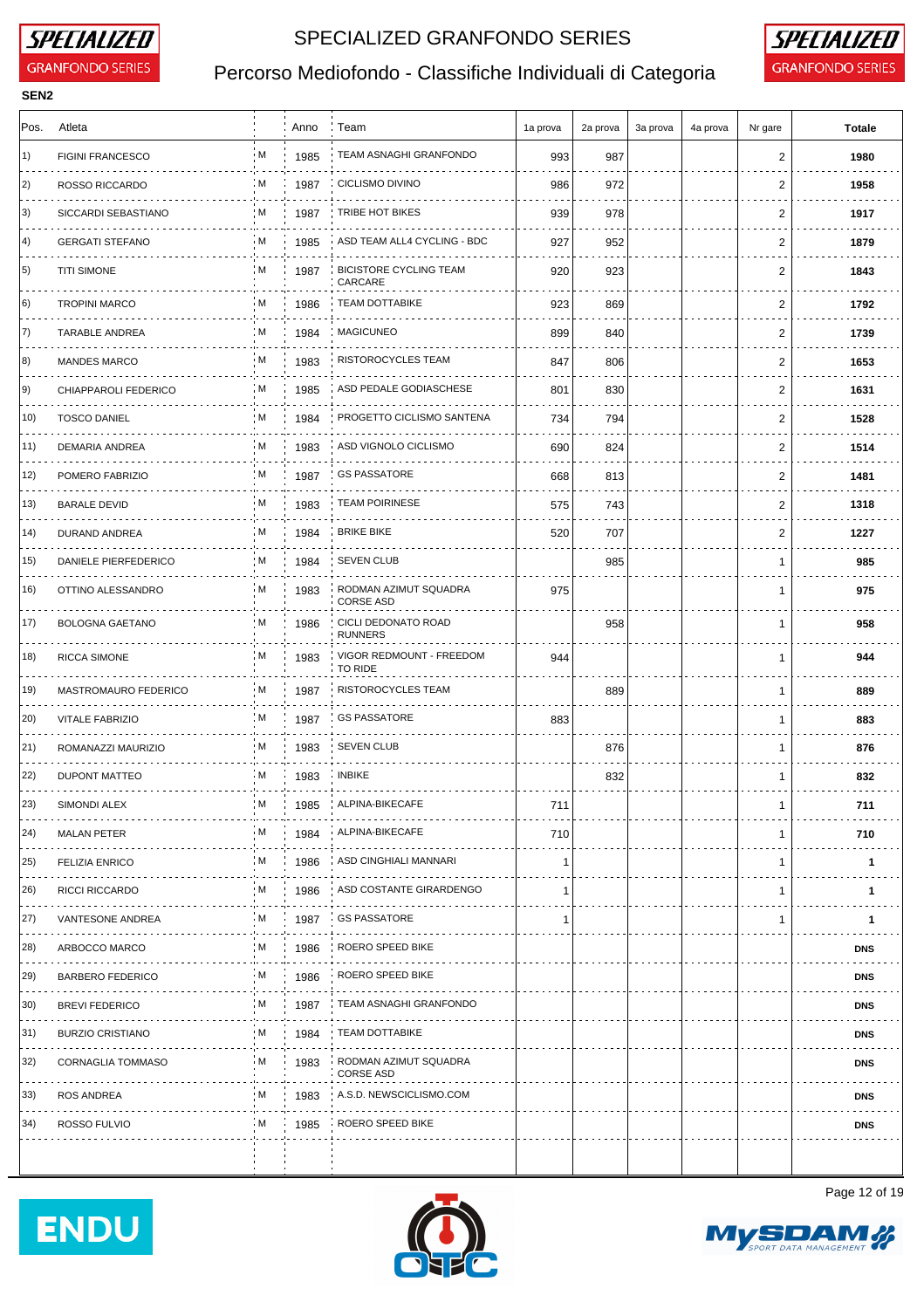



٦

Percorso Mediofondo - Classifiche Individuali di Categoria **GRANFONDO SERIES** 

elaborato il : 12/06/2022 14:25:49



Page 13 of 19



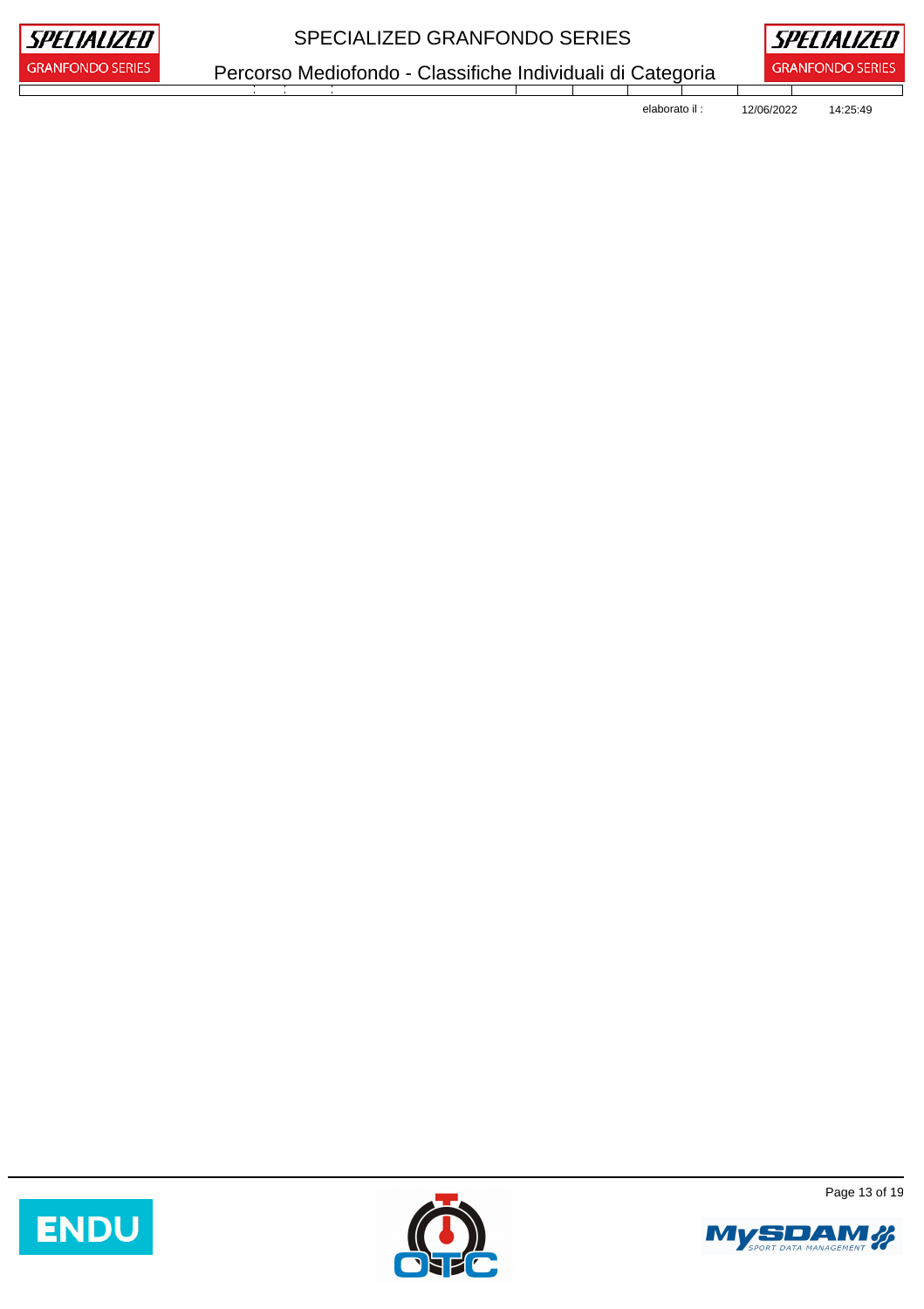

**SGA**

### SPECIALIZED GRANFONDO SERIES **SPECIALIZED**



## Percorso Mediofondo - Classifiche Individuali di Categoria **GRANFONDO SERIES**

| Pos.           | Atleta                   |     | Anno | : Team                                         | 1a prova | 2a prova | 3a prova | 4a prova | Nr gare        | <b>Totale</b> |
|----------------|--------------------------|-----|------|------------------------------------------------|----------|----------|----------|----------|----------------|---------------|
| 1)             | <b>BERGIA LUCIANO</b>    | ۰M  | 1961 | RODMAN AZIMUT SQUADRA<br><b>CORSE ASD</b>      | 888      | 899      |          |          | 2              | 1787          |
| 2)             | <b>SANNA ANTONELLO</b>   | : M | 1960 | <b>GS PASSATORE</b>                            | 886      | 897      |          |          | $\overline{2}$ | 1783          |
| 3)             | <b>MINORA SILVANO</b>    | ۰M  | 1959 | TEAM DE ROSA SANTINI                           | 865      | 884      |          |          | $\overline{2}$ | 1749          |
| 4)             | <b>MARCHIS DANTE</b>     | : M | 1960 | RODMAN AZIMUT SQUADRA<br><b>CORSE ASD</b>      | 840      | 870      |          |          | $\overline{2}$ | 1710          |
| 5)             | <b>FORAVALLE GIORGIO</b> | ۰M  | 1962 | <b>EQUIPE CICLI CAPELLA</b>                    | 731      | 784      |          |          | $\overline{2}$ | 1515          |
| 6)             | <b>CAMPISI GIUSEPPE</b>  | : M | 1960 | ASSOCIAZIONE CICLISTICA BRA                    | 634      | 739      |          |          | $\overline{2}$ | 1373          |
| $\overline{7}$ | LOVERA ROBERTO           | ۰M  | 1961 | TERRE DELLA GRANDA                             | 572      | 701      |          |          | $\overline{2}$ | 1273          |
| 8)             | <b>LANZI GIANCARLO</b>   | i M | 1960 | <b>CICLI GAI CHIERI</b>                        | 544      | 705      |          |          | $\overline{2}$ | 1249          |
| 9)             | COSTANTINI MAURO         | : M | 1961 | SALVIBIKESTORE ISOLMANT ASD                    | 905      |          |          |          | $\mathbf{1}$   | 905           |
| 10)            | <b>FORTI ALBERTO</b>     | ۰M  | 1961 | RODMAN AZIMUT SQUADRA<br><b>CORSE ASD</b>      |          | 866      |          |          | $\mathbf{1}$   | 866           |
| 11)            | <b>MORA UGO</b>          | ; M | 1958 | EDIL MORA - CYCLE TEAM                         |          | 817      |          |          | $\mathbf{1}$   | 817           |
| 12)            | <b>MURA FRANCESCO</b>    | ۰M  | 1959 | RODMAN AZIMUT SQUADRA<br><b>CORSE ASD</b>      |          | 730      |          |          | $\mathbf{1}$   | 730           |
| 13)            | RUOCCO MASSIMO           | : M | 1959 | CYCLING CENTER ASD                             |          | 703      |          |          | $\mathbf{1}$   | 703           |
| (14)           | FONTANELLA MARCO         | ۰M  | 1962 | FREE MIND ASD                                  |          | 666      |          |          | $\mathbf{1}$   | 666           |
| 15)            | POZZOLI CLAUDIO          | : M |      | 1960 RODMAN AZIMUT SQUADRA<br><b>CORSE ASD</b> |          | 609      |          |          | $\mathbf{1}$   | 609           |
| 16)            | <b>BERSEZIO MARCO</b>    | ۰M  |      | 1959 GS PASSATORE                              |          | 598      |          |          | $\overline{2}$ | 599           |
| 17)            | <b>BARISCIANI PAOLO</b>  | : M | 1962 | TEAM NORDOVEST ASD                             | 1        | 586      |          |          | 2              | 587           |
| 18)            | ROSSI ANGELO             | : M | 1959 | ASD NEW TEAM                                   |          |          |          |          |                | <b>DNS</b>    |
| 19)            | <b>VENDEMIATI ANGELO</b> | ∶ M |      | 1962 FEAM NORDOVEST ASD                        |          |          |          |          |                | <b>DNS</b>    |
|                |                          |     |      |                                                |          |          |          |          |                |               |

elaborato il : 12/06/2022 14:25:49







Page 14 of 19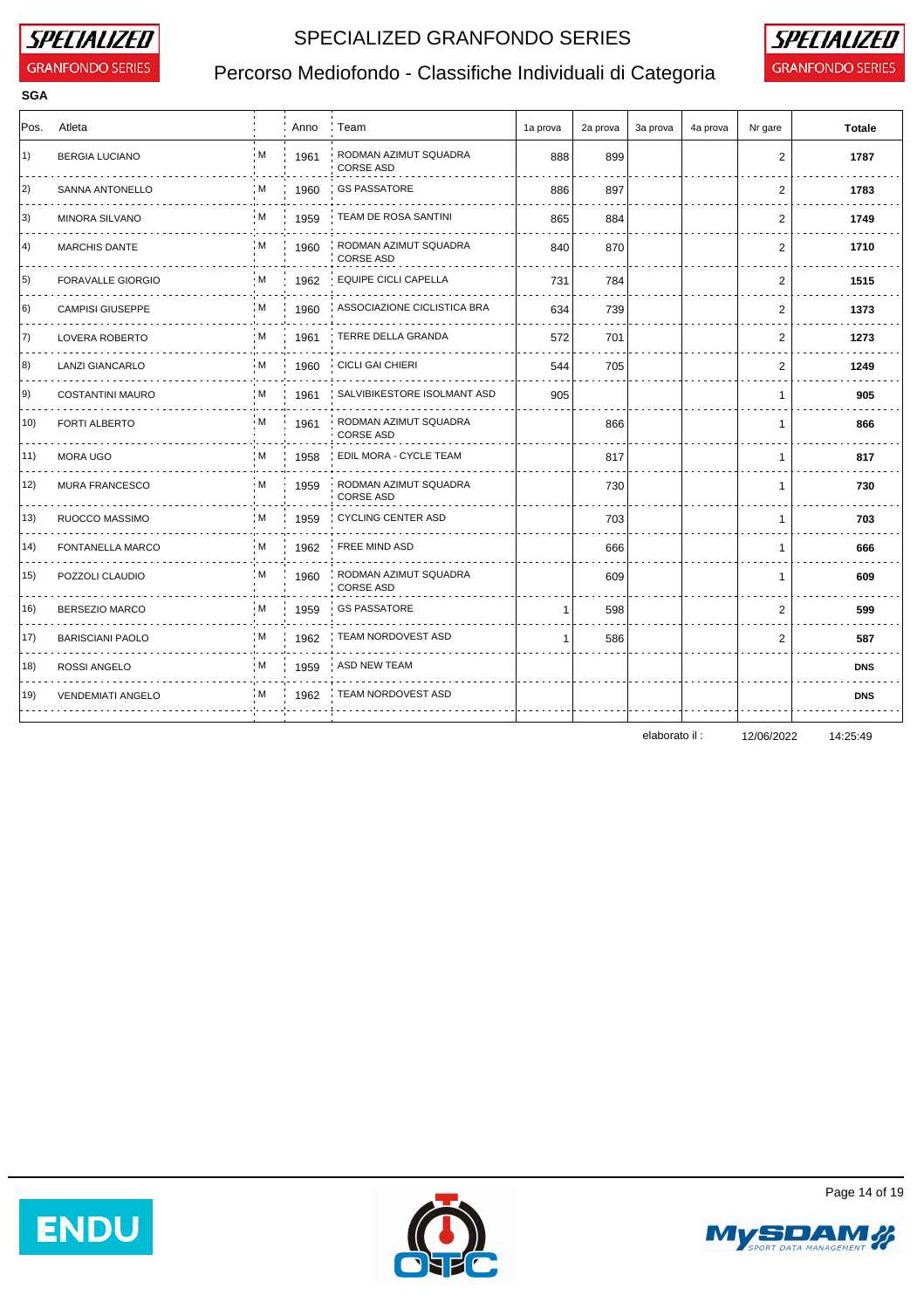

#### SPECIALIZED GRANFONDO SERIES **SPECIALIZED**



#### **GRANFONDO SERIES**

**SGB**

## Percorso Mediofondo - Classifiche Individuali di Categoria **GRANFONDO SERIES**

| Pos.        | Atleta                      |     | Anno : Team |                                             | 1a prova | 2a prova | 3a prova | 4a prova | Nr gare        | <b>Totale</b> |
|-------------|-----------------------------|-----|-------------|---------------------------------------------|----------|----------|----------|----------|----------------|---------------|
| $ 1\rangle$ | APPENDINO ROBERTO           | ۰M  |             | 1955 : RODMAN AZIMUT SQUADRA<br>⋅ CORSE ASD | 824      | 846      |          |          | 2              | 1670          |
| 2)          | <b>CUMANI PAOLO GIACOMO</b> | : M |             | 1956 RODMAN AZIMUT SQUADRA<br>CORSE ASD     | 671      | 778      |          |          | 2              | 1449          |
| $ 3\rangle$ | SIMIONATO RICCARDO          | ÷м  |             | 1952 TEAM NORDOVEST ASD                     | 597      | 675      |          |          | $\overline{2}$ | 1272          |
| 4)          | SOLDI SILVIO                |     |             | M   1956   ASD BICAN CYCLING TEAM           |          | 595      |          |          |                | 595           |
| 5)          | <b>VOLTERRANI PIETRO</b>    |     |             | M 1949 ASD JOLLY EUROPRESTIGE               |          | 590      |          |          | 2              | 591           |
| 6)          | CATANIA DOMENICO            |     |             | M 1955 GS PASSATORE                         | 591      |          |          |          |                | 591           |
| 7)          | <b>RICCI MAURO MARIO</b>    |     |             | M 1956 ASD COSTANTE GIRARDENGO              |          | 588      |          |          |                | 588           |
| 8)          | ANTONIOLI LANFRANCO         | ÷м  |             | 1957 RODMAN AZIMUT SQUADRA<br>CORSE ASD     |          |          |          |          |                |               |
| 9)          | DAGNA ROBERTO               | ∴M  |             | 1954 : TEAM NORDOVEST ASD                   |          |          |          |          |                |               |
|             |                             |     |             |                                             |          |          |          |          |                |               |

elaborato il : 12/06/2022 14:25:49







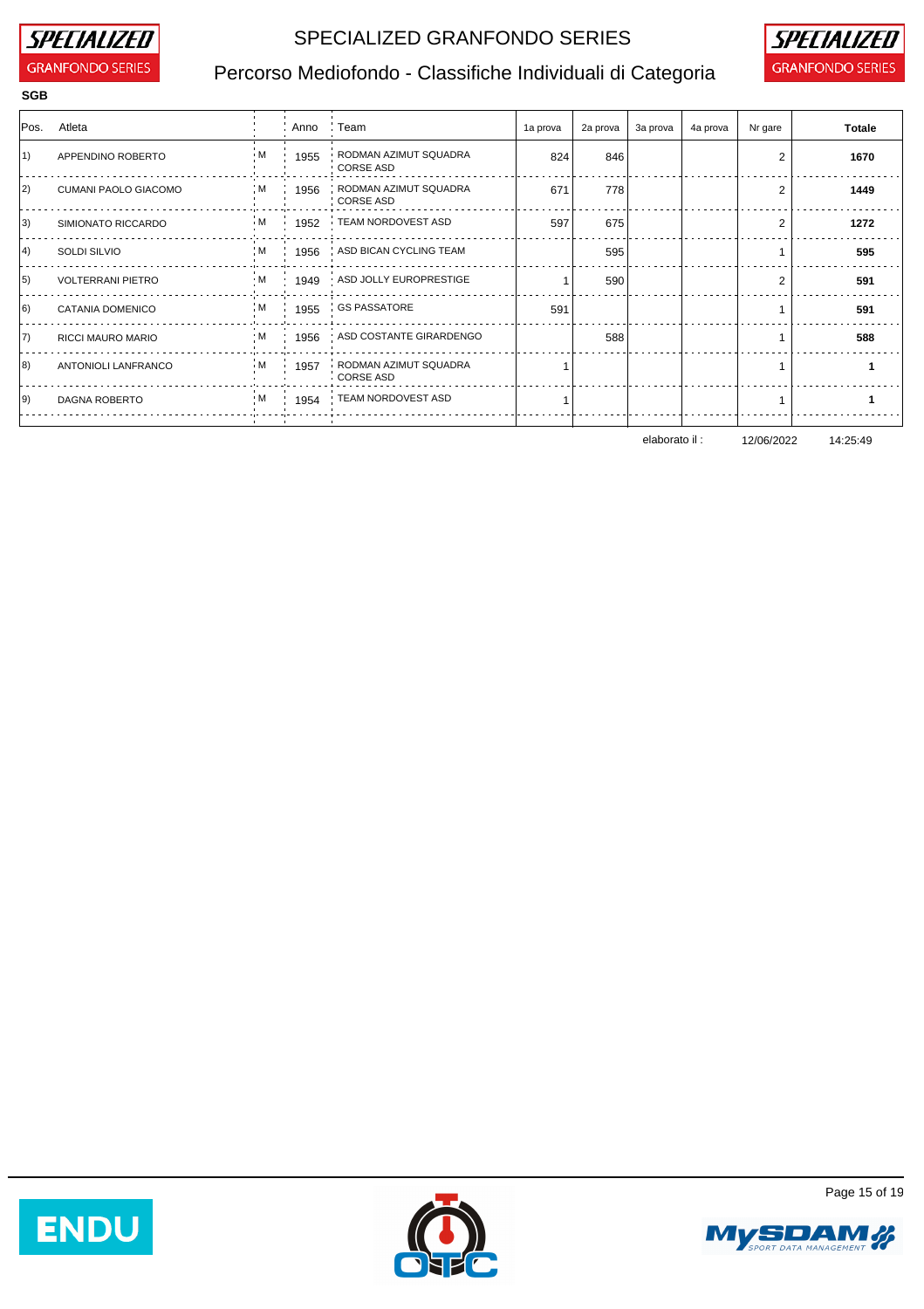

**VET1**

## SPECIALIZED GRANFONDO SERIES **SPECIALIZED**



# Percorso Mediofondo - Classifiche Individuali di Categoria **GRANFONDO SERIES**

| Pos.     | Atleta                        |     | Anno | : Team                                    | 1a prova | 2a prova | 3a prova | 4a prova | Nr gare                 | Totale     |  |
|----------|-------------------------------|-----|------|-------------------------------------------|----------|----------|----------|----------|-------------------------|------------|--|
| 1)       | FORNARA MAURIZIO              | ' M | 1982 | EDIL MORA - CYCLE TEAM                    | 980      | 967      |          |          | $\overline{\mathbf{c}}$ | 1947       |  |
| 2)       | PORCELLANA TITO               | . M | 1981 | ROERO SPEED BIKE                          | 955      | 960      |          |          | 2                       | 1915       |  |
| 3)       | <b>GANDINO DANIELE</b>        | ; M | 1978 | ROERO SPEED BIKE                          | 956      | 943      |          |          | 2                       | 1899       |  |
| 4)       | <b>CESARIN IVAN</b>           | ۰M  | 1980 | INDIVIDUALE                               | 965      | 922      |          |          | 2                       | 1887       |  |
| 5)       | VASSALLO FEDERICO             | : M | 1982 | BICISTORE CYCLING TEAM                    | 878      | 902      |          |          | $\overline{2}$          | 1780       |  |
| 6)       | <b>MUSSO SERGIO</b>           | : M | 1978 | ASD VIGNOLO CICLISMO                      | 903      | 871      |          |          | $\overline{\mathbf{c}}$ | 1774       |  |
| 7)       | MONTISCI SIMONE               | . M | 1980 | ASD PEDALE GODIASCHESE                    | 879      | 799      |          |          | 2                       | 1678       |  |
| 8)       | COSSA VINCENZO                | : M | 1980 | RISTOROCYCLES TEAM                        | 811      | 833      |          |          | $\overline{\mathbf{c}}$ | 1644       |  |
| 9)       | RAMINI ALESSIO                | ۰M  | 1982 | <b>TEAM MARCHISIO BICI</b>                | 773      | 815      |          |          | $\overline{\mathbf{c}}$ | 1588       |  |
| 10)      | <b>MASELLI DIEGO</b>          | ; M | 1981 | BIKE4LANGHE SQUADRA CORSE                 | 735      | 843      |          |          | $\overline{\mathbf{c}}$ | 1578       |  |
| 11)      | <b>CANIL CHRISTIAN</b>        | ' M | 1981 | <b>TEAM NORDOVEST ASD</b>                 | 719      | 801      |          |          | $\overline{\mathbf{c}}$ | 1520       |  |
| 12)      | .<br>PERSENDA ALBERTO         | : M | 1980 | RODMAN AZIMUT SQUADRA<br><b>CORSE ASD</b> | 753      | 747      |          |          | $\overline{\mathbf{c}}$ | 1500       |  |
| 13)      | PANE RAFFAELE                 | : M | 1978 | ASD BIKERS TEAM                           | 705      | 789      |          |          | $\overline{\mathbf{c}}$ | 1494       |  |
| 14)      | SCARCELLI ALESSANDRO          | . M | 1982 | <b>GS PASSATORE</b>                       | 658      | 770      |          |          | 2                       | 1428       |  |
| 15)      | <b>GIUNTA CARMELO</b>         | : M | 1978 | RISTOROCYCLES TEAM                        | 505      | 711      |          |          | $\overline{\mathbf{c}}$ | 1216       |  |
| 16)      | <b>RUSSO GIOVANNI</b>         | ۰M  | 1979 | RISTOROCYCLES TEAM<br>.                   | 504      | 710      |          |          | $\overline{\mathbf{c}}$ | 1214       |  |
| 17)      | ROMUALI ANDREA                | ; M | 1980 | <b>BICISTORE CYCLING TEAM</b><br>CARCARE  | 987      |          |          |          | 1                       | 987        |  |
| 18)      | <b>ENRICI MAURIZIO</b>        | · M | 1978 | <b>GS PASSATORE</b>                       |          | 928      |          |          | 1                       | 928        |  |
| 19)      | LALIA ALESSANDRO              | ; M | 1979 | A.S.D. NEWSCICLISMO.COM                   | -1       | 859      |          |          | $\overline{\mathbf{c}}$ | 860        |  |
| 20)      | MIELE GIUSEPPE                | ۰M  | 1982 | <b>SEVEN CLUB</b>                         | 857      |          |          |          | 1                       | 857        |  |
| 21)      | <b>ZOPPI ALBERTO</b>          | . M | 1981 | RISTOROCYCLES TEAM                        | 854      |          |          |          | 1                       | 854        |  |
| 22)      | PECOLLO MARCO                 | : M | 1981 | ASD VIGNOLO CICLISMO                      |          | 726      |          |          | 1                       | 726        |  |
| 23)      | CICOGNANI ALESSIO FLAVIO<br>. | ۰M  | 1980 | <b>BICISTORE CYCLING TEAM</b><br>CARCARE  |          | 713      |          |          | 1                       | 713        |  |
| 24)      | <b>AGOSTI SERGIO</b>          | M   | 1979 | TEAM VALLESCRIVIA ASD                     | 702      |          |          |          | 1                       | 702        |  |
| 25)      | <b>BORMIOLI GUIDO</b>         | i M | 1978 | <b>TEAM DOTTABIKE</b>                     | -1       | 677      |          |          | 2                       | 678        |  |
| 26)      | <b>D'ELIA FRANCESCO</b>       | ; M | 1979 | ASD DUEZERODUE TEAM                       |          | 643      |          |          | 1                       | 643        |  |
| (27)     | LIMUTI RENATO ATTILIO         | ۰M  | 1979 | · TEAM 100.1                              | 627      |          |          |          | 1                       | 627        |  |
| 28)      | MEZZERA PAOLO                 | : M | 1980 | RODMAN AZIMUT SQUADRA<br><b>CORSE ASD</b> | 611      |          |          |          | 1                       | 611        |  |
| .<br>29) | REVOLTELLA GIOVANNI           | M   | 1978 | · TEAM 100.1                              | 609      |          |          |          | 1                       | 609        |  |
| 30)      | PINNA SIMONE                  | : M | 1980 | EQUIPE CICLI CAPELLA                      | 538      |          |          |          | 1                       | 538        |  |
| 31)      | CASTELLI CLAUDIO              | M   | 1981 | <b>TEAM MARCHISIO BICI</b>                | -1       |          |          |          | 1                       | 1          |  |
| 32)      | AUFIERO DAVIDE                | . M | 1980 | RODMAN AZIMUT SQUADRA<br><b>CORSE ASD</b> |          |          |          |          |                         | <b>DNS</b> |  |
| 33)      | <b>BASANO MARCO</b>           | M   | 1980 | RODMAN AZIMUT SQUADRA<br><b>CORSE ASD</b> |          |          |          |          |                         | <b>DNS</b> |  |
| 34)      | <b>CAPELLI ANDREA</b>         | : M | 1979 | TEAM DE ROSA SANTINI                      |          |          |          |          |                         | <b>DNS</b> |  |
| 35)      | CHIAPPERO FRANCESCO           | : M | 1982 | ASD REACTION TEAM                         |          |          |          |          |                         | <b>DNS</b> |  |





Page 16 of 19

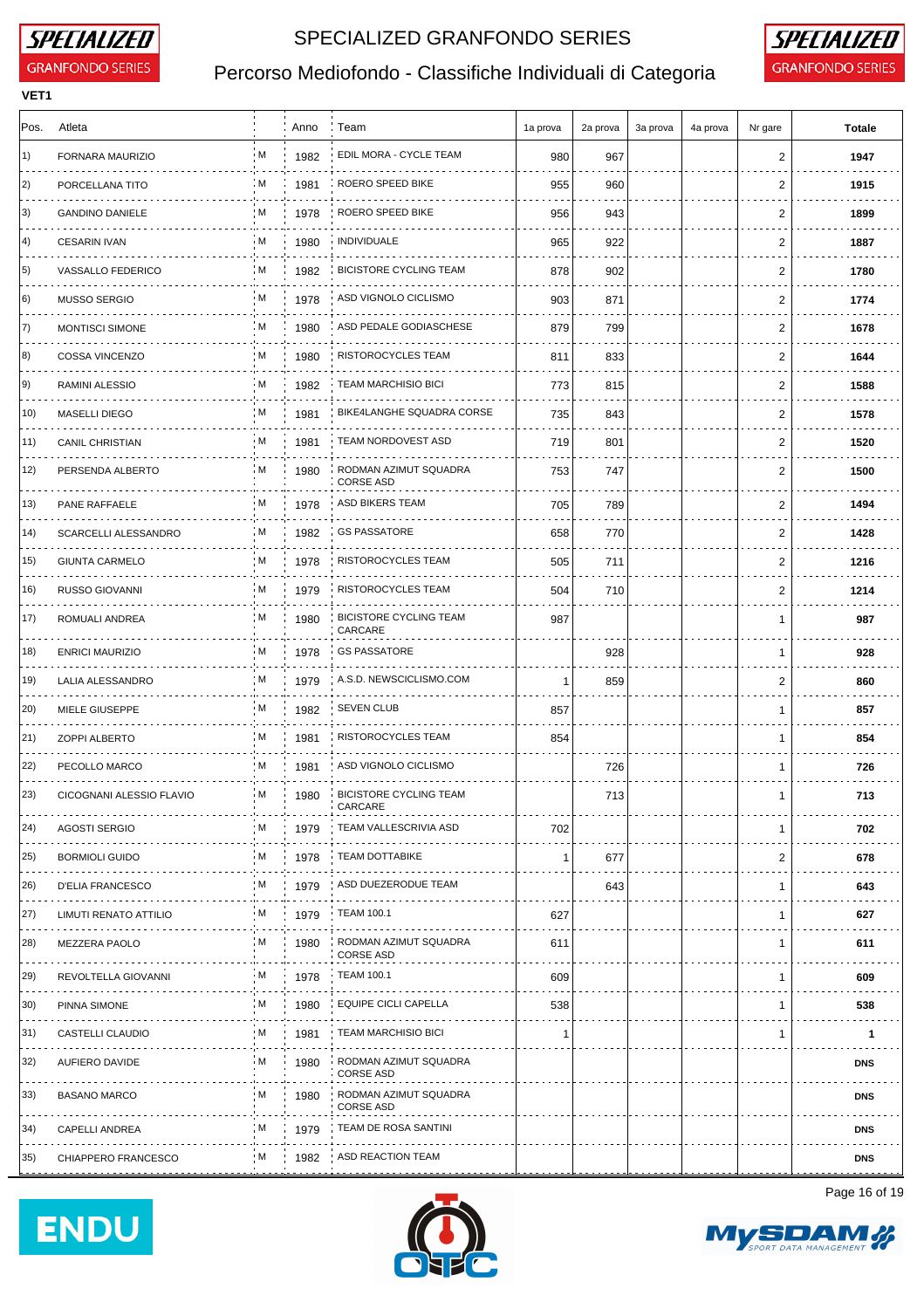

**VET1**

#### SPECIALIZED GRANFONDO SERIES **SPECIALIZED**



# Percorso Mediofondo - Classifiche Individuali di Categoria **GRANFONDO SERIES**

| Pos.         | Atleta                   |    | Anno         | ∴ Team                                      | 1a prova | 2a prova | 3a prova | 4a prova | Nr gare | <b>Totale</b> |
|--------------|--------------------------|----|--------------|---------------------------------------------|----------|----------|----------|----------|---------|---------------|
| 36)          | <b>DRACONE GIOVANNI</b>  | ۰M | 1982         | VIGOR REDMOUNT - FREEDOM<br>$\cdot$ TO RIDE |          |          |          |          |         | <b>DNS</b>    |
| $ 37\rangle$ | <b>MARTIGNONI ANDREA</b> | ÷М |              | 1982 ASD NEW TEAM                           |          |          |          |          |         | <b>DNS</b>    |
| 38)          | PIGNATIELLO LEONARDO     | ÷М |              | 1980 TEAM NORDOVEST ASD                     |          |          |          |          |         | <b>DNS</b>    |
| 39)          | <b>SADA AMILCARE</b>     | ÷м | 1981         | TEAM MILANO CYCLING A.S.D.                  |          |          |          |          |         | <b>DNS</b>    |
| $ 40\rangle$ | SORDELLO LIVIO           | ∴M | : 1978 OM.CC |                                             |          |          |          |          |         | <b>DNS</b>    |
|              |                          |    |              |                                             |          |          |          |          |         |               |

elaborato il : 12/06/2022 14:25:49







Page 17 of 19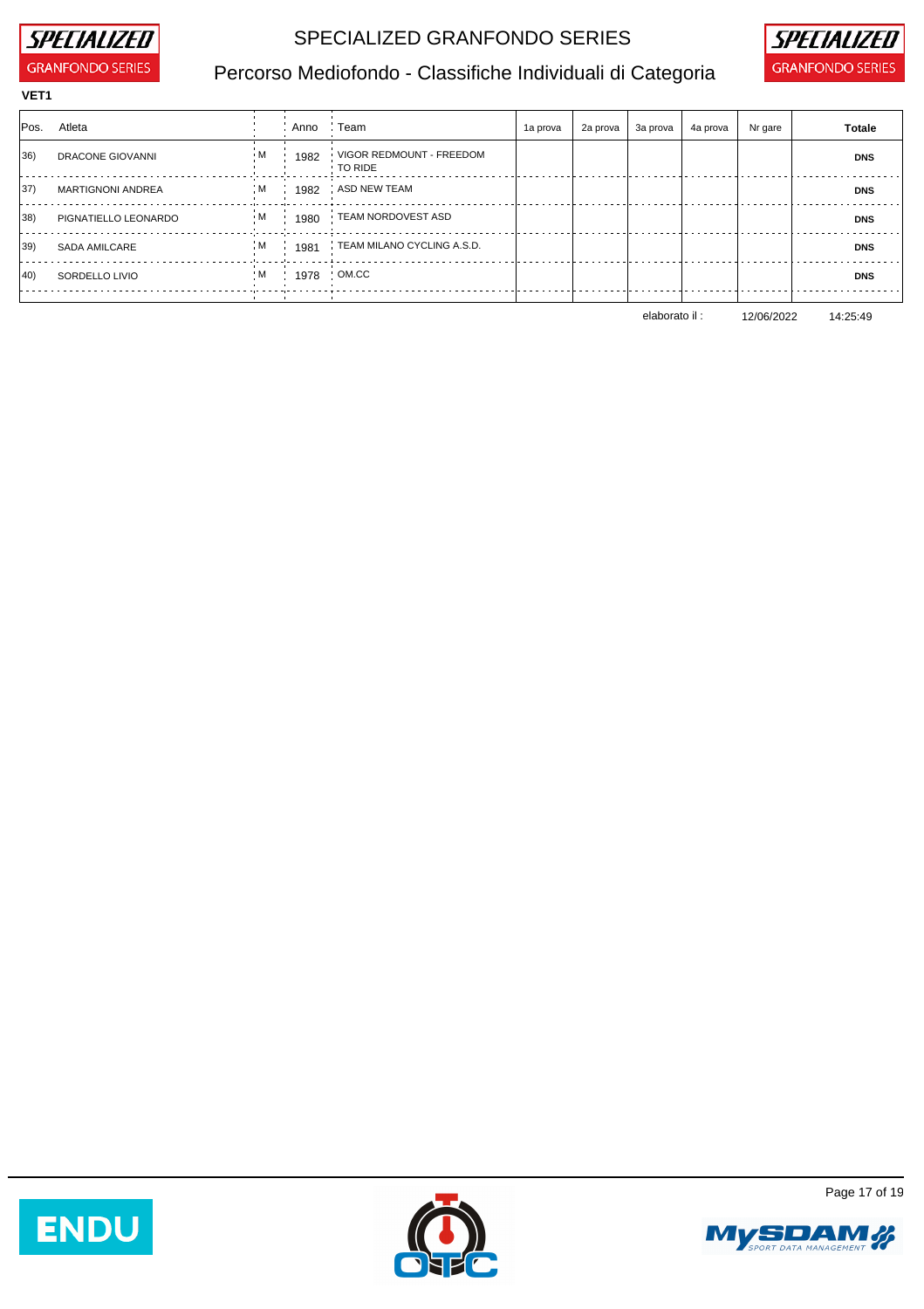

**VET2**

## SPECIALIZED GRANFONDO SERIES **SPECIALIZED**



# Percorso Mediofondo - Classifiche Individuali di Categoria **GRANFONDO SERIES**

| Pos. | Atleta                                    |     | Anno | : Team                                         | 1a prova | 2a prova | 3a prova | 4a prova | Nr gare                 | <b>Totale</b> |
|------|-------------------------------------------|-----|------|------------------------------------------------|----------|----------|----------|----------|-------------------------|---------------|
| 1)   | <b>GIUSSANI NIKI</b>                      | ۰M  | 1976 | <b>TEAM ASNAGHI GRANFONDO</b>                  | 998      | 999      |          |          | $\overline{2}$          | 1997          |
| 2)   | <b>CUCCO LUIGI</b>                        | : M | 1973 | TEAM DOTTABIKE                                 | 973      | 968      |          |          | $\overline{\mathbf{c}}$ | 1941          |
| 3)   | <b>GRIMALDI MARCO</b>                     | : M | 1975 | <b>TEAM MARCHISIO BICI</b>                     | 966      | 963      |          |          | $\overline{\mathbf{c}}$ | 1929          |
| 4)   | ONORATO FRANCESCO                         | ۰M  | 1974 | RODMAN AZIMUT SQUADRA<br><b>CORSE ASD</b>      | 932      | 949      |          |          | $\overline{2}$          | 1881          |
| 5)   | DELLA BOSCA CRISTIANO                     | M   | 1975 | AC POSTALESIO ASD                              | 915      | 907      |          |          | $\overline{\mathbf{c}}$ | 1822          |
| 6)   | RUSSO ALESSANDRO                          | ۰M  | 1975 | ASD PEDALE GODIASCHESE                         | 919      | 895      |          |          | $\overline{\mathbf{c}}$ | 1814          |
| 7)   | ALBANESE GIANFRANCO<br>.                  | ; M | 1973 | PROGETTO CICLISMO SANTENA                      | 868      | 867      |          |          | $\overline{2}$          | 1735          |
| 8)   | BERNARDI EMANUELE                         | ۰M  | 1973 | MICHELIN SPORT CLUB                            | 838      | 854      |          |          | $\overline{2}$          | 1692          |
| 9)   | RIZZATO DAVIDE                            | : M | 1977 | <b>GS PASSATORE</b>                            | 829      | 855      |          |          | $\overline{\mathbf{c}}$ | 1684          |
| 10)  | <b>QUATERNI DANILO</b>                    | : M | 1976 | RODMAN AZIMUT SQUADRA<br><b>CORSE ASD</b>      | 821      | 860      |          |          | $\overline{2}$          | 1681          |
| 11)  | <b>CENA EMILIANO</b>                      | : M | 1973 | : RODMAN AZIMUT SQUADRA<br><b>CORSE ASD</b>    | 813      | 861      |          |          | $\overline{\mathbf{c}}$ | 1674          |
| 12)  | <b>GRILLETTO SALVATORE</b>                | ۰M  | 1974 | ASD TEAM ELIA                                  | 835      | 835      |          |          | $\sqrt{2}$              | 1670          |
| 13)  | .<br><b>BAROSSELLI DAVIDE</b>             | : M | 1975 | ASD PEDALE GODIASCHESE                         | 827      | 842      |          |          | $\overline{\mathbf{c}}$ | 1669          |
| 14)  | .<br><b>BEVILACQUA FABIO</b>              | : M | 1973 | TEAM DE ROSA SANTINI                           | 826      | 749      |          |          | $\overline{2}$          | 1575          |
| 15)  | <b>DOTTI FABIO</b>                        | . M | 1975 | ASD LUCIANI SPORT TEAM                         | 761      | 804      |          |          | $\overline{\mathbf{c}}$ | 1565          |
| 16)  | ORELLI EDOARDO                            | ; M | 1973 | <b>CUSATI BIKE RACING TEAM</b>                 | 693      | 736      |          |          | $\sqrt{2}$              | 1429          |
| 17)  | BUFALINO MARANELLA IVAN<br><b>ALFONSO</b> | M   | 1973 | RODMAN AZIMUT SQUADRA<br><b>CORSE ASD</b>      | 984      |          |          |          | 1                       | 984           |
| 18)  | <b>BATTISTINO ENRICO</b>                  | : M | 1975 | <b>GS PASSATORE</b>                            | 970      |          |          |          | 1                       | 970           |
| 19)  | <b>BRUNO PAOLO</b>                        | : M | 1973 | <b>INDIVIDUALE</b>                             |          | 947      |          |          | $\mathbf{1}$            | 947           |
| 20)  | <b>SPANO SIMONE</b>                       | . M | 1976 | TEAM ASNAGHI GRANFONDO                         |          | 932      |          |          | $\mathbf{1}$            | 932           |
| 21)  | <b>BIAVATI SIMONE</b>                     | ; M | 1975 | ASD GIANLUCA FAENZA TEAM                       |          | 929      |          |          | 1                       | 929           |
| 22)  | <b>TESIO PAOLO</b>                        | M   | 1973 | RISTOROCYCLES TEAM                             | 910      |          |          |          | 1                       | 910           |
| 23)  | ALESSIO GABRIELE                          | M   |      | 1974 RODMAN AZIMUT SQUADRA<br><b>CORSE ASD</b> |          | 821      |          |          |                         | 821           |
| 24)  | CAPPADONA FABIO                           | ۰M  | 1974 | ASD PEDALE GODIASCHESE                         | 785      |          |          |          | 1                       | 785           |
| 25)  | TAMIETTI ANDREA                           | : M | 1976 | PROGETTO CICLISMO SANTENA                      |          | 781      |          |          | 1                       | 781           |
| 26)  | MIGLIASSO ANDREA<br>.                     | : M | 1974 | TEAM MENTECORPO BY BIEMME                      |          | 687      |          |          | 1                       | 687           |
| 27)  | <b>SGRO' FRANCESCO</b>                    | . M | 1977 | RISTOROCYCLES TEAM                             |          | 681      |          |          | 1                       | 681           |
| 28)  | <b>ALOPITE SIMONE</b>                     | ; M | 1976 | <b>MONVISO BIKE</b>                            | -1       | 679      |          |          | $\overline{\mathbf{c}}$ | 680           |
| 29)  | D'INTRONO FRANCESCO                       | M   | 1974 | ASD DUEZERODUE TEAM                            | -1       | 660      |          |          | $\overline{\mathbf{c}}$ | 661           |
| 30)  | <b>BONINO PIERDOMENICO</b>                | : M | 1973 | A.S.D. TEAM FANTOLINO                          | -1       | 637      |          |          | $\overline{\mathbf{c}}$ | 638           |
| 31)  | <b>VENITUCCI GIUSEPPE</b>                 | : M | 1974 | <b>MAGICUNEO</b>                               |          | 622      |          |          | 1                       | 622           |
| 32)  | SILVESTRO GIUSEPPE                        | . M | 1977 | ASD IRON BIKE                                  | 1        |          |          |          | 1                       | 1             |
| 33)  | ALLOERO MASSIMO                           | ; M | 1974 | RODMAN AZIMUT SQUADRA<br><b>CORSE ASD</b>      |          |          |          |          |                         | <b>DNS</b>    |
| 34)  | .<br><b>BOCCA DANIELE</b>                 | . M | 1973 | <b>CYCLING CENTER ASD</b>                      |          |          |          |          |                         | <b>DNS</b>    |
| 35)  | CIVALLERI ADRIANO                         | ; M | 1973 | TEAM MENTECORPO                                |          |          |          |          |                         | <b>DNS</b>    |

**ENDU** 





Page 18 of 19